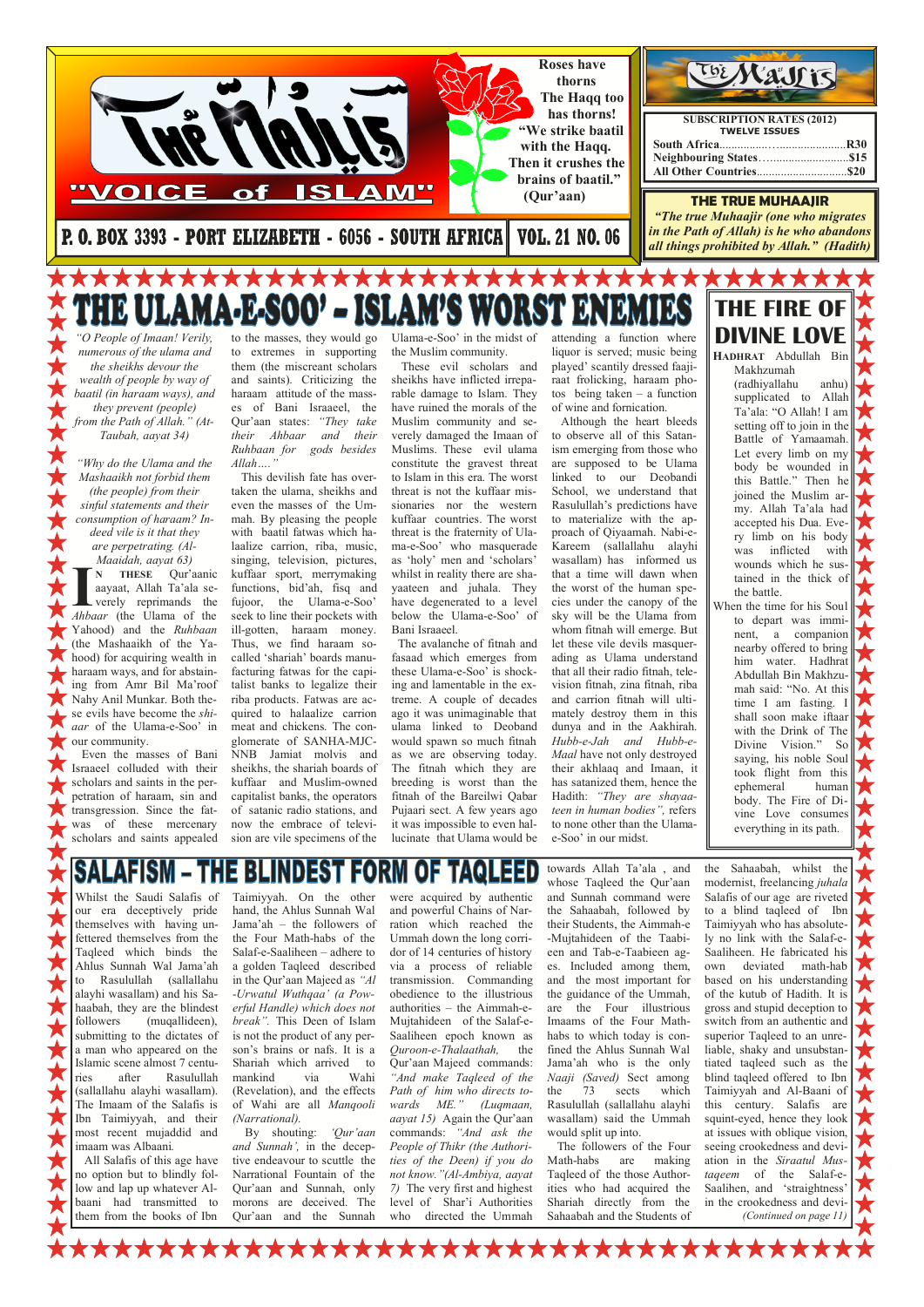westions and Answers

Q. My uncle works for an insurance company. He sells insurance policies. He has no other source of income. If he invites me for meals, will it be permissible to partake of his food?

A. If his only source of income is from the insurance company, then you may not answer his invitation. His food is haraam.

Q. A close relative is getting married. After the Nikah there will be a haraam wedding reception in a hall. Should I attend the Nikah in the Musjid?

A. If after the Nikah there will be an un-Islamic wedding function, then you should not attend even the Nikah even if it is held in a Musjid. Display your aversion for the haraam wedding reception with your abstention. Imaams of the Musaajid should not perform Nikahs which will be followed by haraam wedding receptions. Let the evil and flagrant transgressors get hold of some mercenary, bid'ati, qabar-puja (grave-worshipping) molvi/sheikh to perform the nikah in the haraam hall where the haraam wedding reception will be held under Divine Curse.

A. The *safar* distance should be counted from the end of the town from the side one is exiting, that is, from where the buildings end. If there is no 'end' of the built-up area due to the buildings of one town adjoining the next town, then the distance will begin from the boundary of the town. Q. There are two routes to a destination. The one route is more than 77 km and the other is less than 77 km. Does one become a musaafir when travelling to this place?

A. Abstain from all meat and chicken when in Makkah and Madinah. Plenty of non-meat food is available. Eat fruit, vegetables, honey, nuts, bread, etc. But beware of the haraam meat and chicken. The eggs too are dis**eased.** Don't by chips from a restaurant which fries the chips in the same oil in which the carrion chickens are fried. Even the very liberal Arab Ulama have ruled that 95% of the meat entering Saudi Arabia is haraam. Don't ruin your ibaadat with carrion **CONSUMER FOR A CONSUMPTION.** Most of the meat is halaalized haraam carrion which is imported from kuffaar countries. Even pork gets mixed up with the other carrion. Even the locally processed commercial chickens are carrion. They operate in the same way as the haraam killing systems in vogue in South Africa. You will be there for only a few days. Exercise a little re-

Q. From which point is the 77 km (48 miles) distance for a musaafir calculated? From his house or from the boundary of the town?

A. One becomes a musaafir if one takes the 77 km route. If the less than 77 km route is taken, one does not become a musaafir.

Q. I am going for Hajj this year, Insha'Allah. Is there anywhere in Makkah and Madinah where halaal meat is available?

straint and control your carnivorous lust.

ALAMAN ALAMA

Q. Is there any halaal authority whose halaal logo is acceptable?

A. SANHA, MJC and all other 'halaal' certifying outfits are haraam mercenary entities. They halaalize even explicit haraam items. Never trust any of these miserable mercenary outfits. You will ruin your Imaan eating things on the basis of the false and deceptive certification issued by these halaalizers of haraam carrion.

### HARAAM NA'AT PROGRAMMES

Q. I am in Pakistan. I have received an e-mail programme in which two organizations, Darul Ihsaan and Radio Islam have jointly arranged for 'hamd' and na'at' programmes. I am not aware of these organizations. Are these programmes valid in Islam?

A. Darul Ihsaan is an organization consisting of a couple of Molvis who have missed the Straight Road of the Deen. They are liberal in outlook and do not practise nor teach the strict Sunnah .

 Radio 'Islam' has been designated by us as Radio Shaitaan. This is an immoral haraam radio station which provides a platform for even gays and homosexuals. In terms of the Shariah, it is most lewd and it utilizes females to attract male listenership. It is a thoroughly haraam radio station. One should not listen to even the Qur'aan being recited over this haraam devil's radio. They are worse than a person who recites the Qur'aan in the toilet.

ALAMAN AN Jamaat, it is a gross excess to assert that it is Fardh-e-Ain to join the Jamaat and go out in Tabligh activity. The quota of Deeni Ilm which is Fardh on every Muslim can be acquired in a variety of ways. It could be obtained from books, madrasahs, maktabs, listening to bayaans, attending classes, etc. The acquisition of the Fardh quota of Ilm is not restricted to joining the Tabligh Jamaat. Allah Ta'ala says in the Qur'aan: "Do not commit excesses in your Deen."

THE MAJLIS Q & A P.O. BOX 3393 PORT ELIZABETH SOUTH AFRICA 6056

 The 'hamd' and 'na'at' programmes organized by these two miscreant bodies are traps of shaitaan. Shaitaan has duped these miserable ulama-esoo' to advertise themselves and their haraam khuraafaat in the name of Islam. The type of deception which has damaged and deranged their brains is called Talbeesul Iblees (Deceptions of the Devil). May Allah Ta'ala protect the Ummah from the spiritual calamities which these misguided ulama-e-soo' propagate.

Q. I am an accountant. Is it permissible for me to work in an Islamic bank?

A. Banks are primarily institutions of riba. Even the so-called Islamic banks are involved in riba and haraam transactions which they pass off as Shariah-compliant. It is not permissible to work for any of these banks. Q. Could you inform us if it is permissible to hire out the upper floor of a Musjid for catering for events such as Nikahs and wedding functions? This has become a major issue here in the UK and the US. A. According to the Shariah, the space above the Musjid as far as the heavens and the space below the Musjid right into the bowels of the earth are also the Musjid. It is not permissible to conduct any activity in the upper floor of the Musjid in exactly the same way as it is not permissi-

XXXXXXXX

The statement of an heir before having taken possession of his/her share, has no validity. Hence, if before distribution and possession of their respective shares, the heirs say that they don't want anything in the property or they give their shares to another heir or non-heir, such statements will have no validity. They will remain heirs and have their rights in the assets of the deceased. Mr.A. has no right of refusing to give Mr.B and all other heirs their Shar'i shares. As long as the heirs have not taken possession of their shares, their rights will remain confirmed in the property.

 If any heir refuses to accept his share, then if possible, his share of the  $\blacktriangle$ 

**XXXXXXX** 

ble on the ground floor of the Musjid. A Musjid is Waqf property dedicated exclusively for the Ibaadat of Allah Ta'ala. No portion of the Musjid may be hired out even for a noble purpose such as Hifzul Qur'aan. To a far greater degree will the prohibition apply when the Musjid is hired out for haraam wedding functions.

A A A A A A A A

 Just as it is not permissible to have wedding function, etc. in the Musjid's ground floor, so too is it not permissible to have these functions on the upper floor of the Musjid. Wedding functions, even a 100% Shariah-Compliant Masnoon Walimah is also haraam in a Musjid whether on the ground floor or the upper floor.

Q. In the Musjid where I pray, every Friday night an announcement is made to recite Surah Ikhlaas 11 times for the dead. This practice is also done in the graveyard after burial. Is this a Sunnah practice?

A. This practice is not Sunnah. It is bid'ah. It is permissible to recite Surah Ikhlaas or any other Surah or any portion of the Qur'aan Majeed as much as one desires, and to supplicate to Allah Ta'ala to Bestow the thawaab (reward) to the deceased of one's choice. But it is not permissible to fabricate a practice and to hoist it over the people as if it is an integral constituent of the Sunnah. Such addition to the Deen is termed bid'ah sayyiah (evil innovation).

Q. Is Khidhr (alayhis salaam) still alive?

A. The majority view of the Auliya is that Hadhrat Khidhr (alayhis salaam) is still alive. Some Auliya are of the view that although he has already died, his spiritual 'body' appears in the physical form. And Allah knows best.

Q. I have participated in the Tabligh Jamaat for more than 15 years and I still am actively engaged with the Jamaat. However, I am in disagreement with the view that it is Fardh-e-Ain to join the Jamaat and go out 'in the Path of Allah' in the manner in which Jamaats go. Please throw some light on this contention. Is it Fardh-e-Ain?

A. It is baseless to claim that it is Fardh to participate in the tableegh activity of the Tableegh Jamaat. They are guilty of excesses, and this type of attitude culminates in Bid'ah. Those who make such preposterous claims are ignorant of the meaning of Fardhe-Ain which means Fardh on each and every Muslim, man and woman. Whoever denies a Fardh-e-Ain hukm becomes a kaafir. Whoever abstains from it without valid reason is a vile faasiq. Billions of Muslims and Ulama all over the world do not participate in Tabligh Jamaat activities. Are they all kaafirs? Fardh-e-Ain refers to an act such as the daily Salaat and Fasting during Ramadhaan. Denial of these Fardh-e-Ain acts of ibaadat is kufr which expels the denier from the fold of Islam. Despite the benefits of the Tablighi

XXXXXXXX

Q. If Hajj is Fardh on a person, may he go for Hajj with the money given to him by his parents or with someone else's money?

A. If Hajj is Fardh on a person he may go with anyone's money. If his parents happily advance him the money whether as a gift or a loan, or he acquires a loan or a gift lawfully from others, he may go with it.

Q. A woman performed Umrah whilst in the state of haidh, Tawaaf and Sa-ee were performed in this state. Is her Umrah valid? What is the penalty?

A. Her Umrah is valid. However, two acts are Waajib – Dumm and repeating the Tawaaf only, not the Sa-ee. One goat/sheep should be slaughtered in the Haram and the meat be distributed to the poor.

Q. A property was previously usurped by the apartheid authorities. One of the heirs (Mr.A) took up the matter with the new ANC government and was successful in getting the land back. Before this happened Mr.A. had asked Mr.B (another heir) if he (B) was interested in getting the property back. B was not interested. However, now, years later when the property has been returned, Mr.B changed his mind and wants his share in the property. Is A correct to refuse giving B his share? Can heirs change their minds and demand their shares after having initially abandoned their rights?

A. All the heirs have their Shar'i right of inheritance in the usurped property which has been returned regardless of the fact that only 'A' had made the effort to secure the return of the asset. 'B's initial disinterest and abandonment of his right have no validity. His ownership is established in the property by way of Inheritance.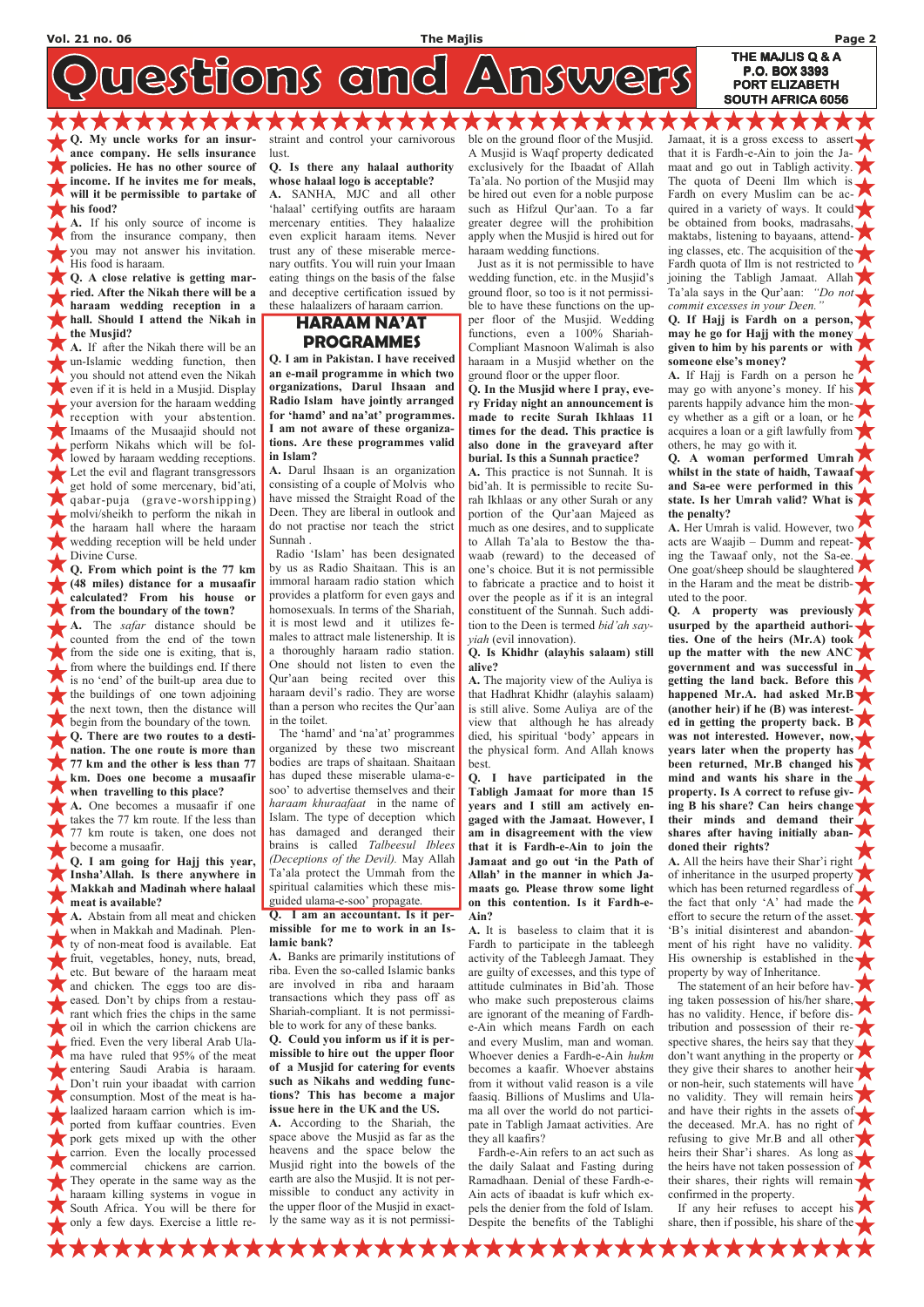westions and Answers

AAAAAAAA assets should be physically delivered to his house and placed in front of his door, but not in the street. If he refuses to accept his share in a fixed property, then his share of the rent should be held in trust. After some time he, himself or after him, his heirs will claim and accept it.

Q. I sell a vehicle on credit for R100,000 to be paid over twelve months. A condition of the sale is that if the buyer settles the debt before twelve months, there will be a discount of R10,000. Is this sale permissible?

A. The condition of the discount is not permissible. The sale becomes faasid (corrupt). If the buyer pays earlier, you may give him a discount at your will, but he will have no right to claim any discount nor may this be stipulated in the transaction.

in a Musjid free of charge. Two electrical items (controllers) which have been removed are now redundant. However, they are of use to the electrician. Is it permissible to give these items to the electrician? A. If prior to doing the work it had been agreed to give the controllers to the electrician as a wage for fitting the fans, then it would have been permissible. Now that he has done the work without charging for it, his intention being to  $e^{kt}$ . tention being to obtain thawaab, the controllers may not be given to him. Waqf property may not be given as gifts to anyone. However, someone should buy the controllers, then give

Q. A man specifies in his will that his property 'A' should be for his son Zaid, and property B for his son Amr. At the time of distribution of the assets, the values of the properties must be taken into account to ensure that both sons obtain their equal shares according to the Shariah. If the one property has a greater value, then the son who gets this property should pay the excess to the other son. Is this will valid in the Shariah? His reason for this is to save the sons from fighting over the properties.

A. The manner in which the man desires his estate to be distributed after his demise is not permissible. He may not stipulate such conditions. When a man dies, every heir has his/her proportionate share in every asset of the estate. The man may not set out that a certain asset will be for a certain heir and another asset for another heir.

 Regardless of his intention, he has no right to exercise control from his grave over what was once upon a time his property. When a man dies, his temporary ownership is immediately extinguished, and the ownership of the heirs is automatically established. The father may only give the children naseehat and warn them of Allah's Athaab. His only obligation is to leave an Islamic Will, and appoint pious executors who will ensure that his estate is distributed in terms of the

Shariah. Q. A Muslim electrician fitted fans them to the electrician. The money should then be used for the Musjid. A fair price should be fixed for the controllers,

#### Q. Sometimes while I am performing Fardh Salaat, my babies cries really hard. What should I do?

A. If the child's crying is desperate, break your Salaat and attend to him. Thereafter perform the Salaat over.

Q. My parents are non-Muslim. My father has left in his will a substantial sum of money for me. Does the Shariah permit me to accept this money?

A. Although there are no ties of inheritance between Muslims and non-Muslims, bequests are valid. You may accept the money your father has left for you.

#### Q. Can the personal clothing worn by a deceased be given to charity?

A. No, it may not be given to charity. His clothes also form part of his estate which is the property of his heirs. After distribution of the assets to the rightful heirs, the clothes may be given to charity by those who have received the garments as part of their shares of inheritance. Alternatively, one or more heirs may purchase the clothes at a fair price. The money will go into the estate while the clothing which have been bought may be given to charity.

#### Q. We are three partners in a supermarket business. We intend dissolving the partnership. What is the Shariah's procedure for dissolution of a partnership?

A. The Shariah's procedure, like all its procedures, is quite simple. Declare the partnership dissolved. Take immediate stock to assess the financial status of the business. Then divide the assets in terms of the shareholding of the partners. If each one is a third shareholder, for example, then each one will receive one third of all the assets, i.e. one third of the stock, one third of the equipment, one third of the cash, one third of the outstanding debts, one third of the vehicles, etc. The assets may also be sold and the cash divided. Q. The members of the sufi tariqahs in Syria and elsewhere in West and North Africa dance to the tune of thikr. They go round and round, hopping and jumping. Is this type of thikr allowed in Islam? A. The whirling, hopping and dancing of the sufi tariqas in Syria and generally in West and North Africa are acts of haraam bid'ah. They dance, hop and jump because shaitaan tickles and

A. In the toilet always cover the head. The toilet is sometimes occupied by evil shayaateen (jinn), hence the Masnoon Dua which is recited before entering the toilet pertains to. seeking the protection of Allah from the evil shayaateen which may be in the toilet.

entrances them. They all are under the spell of shaitaan. They whirl and swirl like insane apes.

## WHAT THE SONS SHOULD DO WHEN THEIR FATHER DIES

Rasulullah (sallallahu alayhi wasallam) said: "The love of the world is the root of every evil." This attitude erupts into open warfare and lifelong animosity among brothers after the demise of their father when they have to divide the assets. There are too many such cases of brothers becoming implacable enemies and resorting to the kuffaar courts for solutions to their malice and animosity. Yet, the procedure of the Shariah for resolution of all issues is simple and straight forward. The only requisites are some fear for Allah Ta'ala and setting aside greed.

 Generally during the lifetime of the father, his sons work with him in the business. They derive their sustenance jointly from the business. They eat and drink, journey and marry from the business. According to the Shariah such a business is the property of the father. He is the sole owner regardless of the effort of the sons.

 After the father is buried, the first concern of the sons should be to ascertain the financial status of the estate. If necessary they should close the business for a couple of days for the purpose of accurate stock-taking. Once the state of the estate has been ascertained, the shares of the heirs should be calculated and be paid out or a mutually acceptable arrangement should be made.

 The system of continuing for years to trade with the assets of the estate, i.e. the assets of all the heirs, without having made arrangements with the heirs, is haraam. The complications become compounded with each passing day and with the children and wives of the heirs becoming involved. The assistance of the Ulama should be enlisted when the variety of assets has to be divided.

 It is haraam for the sons who control the business to unilaterally continue trading without making proper arrangements with the heirs.

Q. Is it permissible for a female to include Salaam in her letter to a ghair mahram male and vice versa? A. The Masnoon Salaam, i.e. Assalamu Alaikum, is not a statement of abuse. When necessity constrains a female to write a letter to a ghair mahram male, her letter contains numerous statements. There is nothing preventing her from including the Salaam among the many statements. The prohibition of offering Salaam to a woman and vice versa applies when the Salaam is made verbally in the presence of one another. According to the Qur'aan, the voice of a woman

also constitutes an element of fitnah, hence the prohibition. Since this fitnah is absent in a letter, she may write the Salaam.

THE MAJLIS Q & A P.O. BOX 3393 PORT ELIZABETH SOUTH AFRICA 6056

#### Q. Is it compulsory to execute a deceased's estate in a secular court?

A. In fact, it is haraam to proceed to a secular court to wind up and finalize the deceased's estate. The estate should be wound up in accordance with the Shariah. The assistance of. the Ulama should be sought in any Shar'i matter.

Q. Does the 'gadad' or 'khadad' practice in vogue in the Cape have any origin in the Sunnah?

A. The practice of khadad or gadat is bid'ah. There is no origin and no permission for it in the Sunnah

Q. According to the Hadith, the duas of a person who consumes liquor is not accepted for 40 days. Does this also apply to a person who smokes marijuana and consumes haraam meat? Does it mean that he should abstain from making any dua for 40 days?

A. All intoxicants are haraam. Whilst in the state of intoxication duas are not accepted. However, if one repents, then the duas will be accepted. Even if haraam meat is consumed, duas will be accepted if one regrets and repents. The duas will not be accepted if one does not repent and continues to consume haraam. The 40 days will apply if one does not repent and continues with the ingestion of haraam meat and consumption of liquor, etc. When sober, the person should not abstain from dua. He does not know if he will live for 40 days. His Maut may claim him a day after having consumed the haraam. Hence, he should not abstain from Dua and Istighfaar the moment he has sobered up.

#### Q. Should the head be covered in the toilet?

Q. Is it permissible to cut flowers from the garden and keep them in  $a_{\overline{2}}$ vase in the house?

A. It is permissible to cut flowers from the garden an put in a vase in the home.

Q. A Hifz class operates inside the Musjid. It continues even while musallis are performing their Sunnat Salaat. The loud recitation of the pupils disturbs and distracts the musallis. Is it permissible to conduct the Hifz class whilst musallis are performing Salaat?

A. It is not permissible to recite even the Qur'aan Shareef audibly in the Musjid when there are musallis performing Salaat or engaging in silent thikr. The hifz class should not operate in the Musjid at the time when musallis are performing Salaat.

#### THE DAMAGE OF SINS

Sins tarnish the Soul, weaken Imaan, eliminate our spirituality and stunt our intellect. Sin is spiritual disease. Just as physical disease debilitates the physical body, so too, in fact to a greater degree, do sins debilitate and ruin Imaan. Indulgence in sin destroys spiritual stamina and the taufeeq of ibaadat (worship) and taa-at (obedience) is eliminated.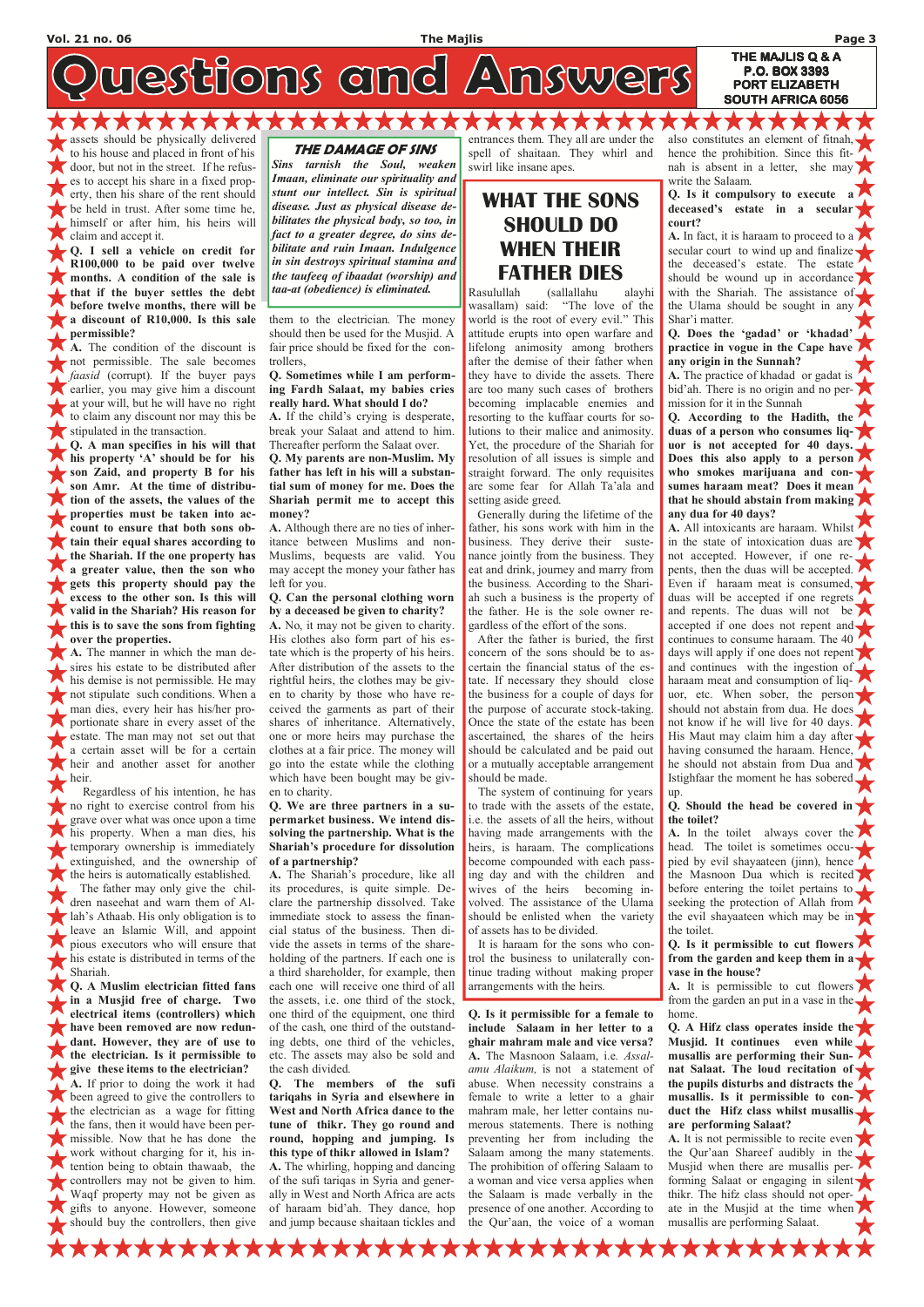westions and Answers

ACADEMY AND A Q. A man gave someone a sum of money with which to pay his Zakaat. However, before the wakeel could pay the Zakaat, the man died. May he still pay the Zakaat or return the money to the

estate of the deceased? A. The man's instruction to pay his Zakaat will now be a wasiyyat (bequest). The Zakaat should therefore be paid from his assets, but not more than one third the value of his assets. If the Zakaat exceeds one third, then only one third of the assets may be appropriated to pay the Zakaat-Wasiyyat.

Q. The deceased had made a wasiyyat of R20,000 in favour of a person (who is not an heir). Before the winding up of the estate and distribution of the mayyit's assets, the beneficiary of the wasiyyat died. What is the position of the wasiyyat?

for the deceased. However, if they wish to do so, then each one should give from his/her share and it may not be imposed on any heir. Furthermore, nothing may be taken from the shares of minors.

A. The death of the beneficiary prior to his acceptance of the benefit does not invalidate the wasiyyat (bequest). The R20,000 should be paid to his heirs. If the beneficiary is alive at the time when the wasiyyat is made, it (the bequest) is valid. The money will be paid into the estate of the deceased beneficiary and will be divided according to the rules of Inheritance.

Q. If the heirs are aware that their deceased parent is liable for many Qadha Salaat and Fasts, is it obligatory for them to pay fidyah or kaffaarah?

A. If the mayyit (deceased) had made a wasiyyat (bequest/directive) that fidyah, kaffaarah, etc. should be paid on his behalf, then it is compulsory to fulfil the wasiyyat and pay the fidyah, kaffaarah, etc. from one third of his/ her assets.

 If a wasiyyat was not made, then it is not incumbent on the heirs to pay fidyah, kaffaarah, etc.

Q. How much fidyah is it for Namaaz and Ramadhaan Fasts? What is the correct word: fidyah or kaffaarah?

A. For Qadha Namaaz and Qadha Roza, the term Fidyah is used. If it is a 60 day Kaffaarah Roza, then the term Kaffaarah will be used. If it is the penalty for a violated oath, it will be Kaffaarah. The Fidyah for a Qadha Namaaz is the same amount as the Fitrah amount which is about R15 (\$2). That is for one day's Qadha it will be R90. This includes the Witr Namaaz. The same applies for each Qadha Roza. Q. Please define gheebat?

es in my mouth. What is the status of my ghusl?

A. Firstly it is haraam to have gold braces and gold teeth unless this is medically necessary. If the gold teeth, etc. have been inserted merely for adornment, then it is compulsory to have them removed for ghusl to be valid.

Q. A Musalli in anger broke a window in the Musjid. He has repaired the damage and has paid for it. Is it permissible to debar him from the Musjid?

A. No, it is not permissible to prevent him from the Musjid. It is haraam to prohibit him. He should repent for his sin. He has also repaired the damage. His right to enter the Musjid and make ibaadat therein is inalienable.

#### Q. Is it permissible to buy a property in which shops have been let for a bank and funeral parlour?

A. The property in which there is an existing funeral parlour and a bank may be purchased. However, the leases should not be renewed.

#### Q. Is it permissible to eat the vegetarian food which is served on planes?

A. Never eat even the so-called 'vegetarian' meals which they serve on planes. Take your own road-food with. The flight of a day or half a day will not lead to starvation. You only have to exercise a bit of self-restraint. Take your own sandwiches, nuts, honey and other light food with. That is what we do when we suffer the misfortune of having to travel by air. The food served in the plane is physically as well as spiritually polluted and contaminated.

#### Q. In the Harams of Makkah and Madinah the Imaams make Salaam to only the right side in Janaazah Salaat. Why do they do this?

A. The Imaams who make one Salaam in Janaazah Salaat follow either Imaam Maalik or Imaam Hambal (rahmatullah alayhima). It is their Math-hab, hence valid. However, the Hanafis performing behind the Imaam, should make both Salaams.

#### Q. In the Harams they also recite Hayya alas Salaah once in Iqaamah.

A. According to the Shaafi' and Hambali Math-habs, the words of hayya alas Salaah are recited only once. This is valid in their Math-hab.

Q. Is it Sunnat to touch Rukn-e-Yamaani whilst making Tawaaf of the Ka'bah?

A. Provided there is no pushing and jostling, it is Sunnat to touch Rukn-e-Yamaani.

Q. What is the reward of performing Salaat in the Hateem?

A. The reward of performing Salaat in the Hateem is the same as when performing anywhere in Musjidul Haraam.

Q. Is it Sunnat to touch the Ka'bah?

A. There is no Masnoon significance in touching the Ka'bah. Only Hajrul Aswad and Rukn-e-Yamaani may be touched on condition there is no pushing and jostling.

Q. Is it permissible to offer Salaam to Rasulullah (sallallahu alayhi wasallam) standing anywhere in the Musjid?

A. Yes, it is permissible to make Salaam to Rasulullah (sallallahu alayhi wasallam) from anywhere in the Musjid.

#### Q. What is the significance of the green carpeted area in Musjid Nabawi?

A. The area where the green carpet is was the original Musjid of Nabi (sallallahu alayhi wasallam) where he and all the Sahaabah used to perform Salaat. From this perspective there will be more thawaab and barkat in this area provided there is no pushing and jostling.

#### Q. What should be said about a person who criticizes Shaikh Zakariyya's kitaab, Fadhaa-il-e-A'maal, and says that it should not be read in the Musjid?

A. We have commented more than once in The Majlis on the issue of Fadhaa-il-e-A'maal. Those who criticize this kitaab are stupid. They are morons. It is an excellent kitaab for developing Islamic morality and Deeni fervour.

Q. The deceased is survived by three daughters and her husband. How should her estate be distributed?

A. Assuming that the deceased has no surviving parents, brothers, sisters, paternal uncles and nephews (sons of paternal uncles), the estate will be distributed as follows:

 Husband receives one quarter of the whole estate. The three daughters jointly receive the balance of three

**XXXXXXX** 

quarters which they have to share equally.

Q. In Makkah should a musaafir perform Tawaaf or join the Taraaweeh Salaat?

A. In Makkah, the Musaafir must join the Taraaweeh Salaat. He should not perform Tawaaf thereby abandoning Taraaweeh.

#### Q. Is it permissible to perform Qadha Salaat immediately after the Fajr Salaat?

A. Yes, you may perform Qadha Salaat immediately after Fajr Fardh Salaat or even before the Fardh. However, the Qadha if made after Fajr Salaat or after Asr Salaat should not be performed in the Musjid because others will know that one is making qadha. These times are not valid for Nafl Salaat, but Qadha is permissible. To perform Qadha in such a manner which reveals this fact to others is not permissible. Therefore perform Qadha at home.

Q. A Muslim women's team is preparing to climb Mount Kilimanjaro. They are calling on females to join. Is such an event permissible? A. When it is not permissible for women to attend even the Musjid for Salaat despite being fully draped in proper Islamic garb, how can it ever be permissible for them to journey to a foreign country to climb Mount Kilamanjaro? The women who are contemplating this haraam event can not be Muslims. Perhaps they were born in Muslim homes. But at heart they are not Muslims. They are accursed munaafiqeen. It is unthinkable for Muslim women to think of this haraam outdoor event which consists of a number of sins.

A. Gheebat is a true statement made behind someone's back. If he/she hears of it, it will pain/aggrieve him/ her. If the statement is false then it is called *buhtaan* (slander).

Q. I have gold teeth and gold brac-

**XXXXXXXXX** 

Q. Salafis vigorously propagate that there are only 8 raka'ts

### QADHA AND SUNNAT QADHA

Q. An Aalim says that if one has numerous Qadha Salaat, one should not perform the Sunnat Salaat. Instead of the Sunnats, Qadha should be made. He says that Qadha takes preference over Sunnat. Is this correct?

A. Even if one has Qadha Salaat, one should not omit the Sunnatul Muakkadah Salaat. Along with Qadha, the Sunnatul Muakkadah should also be performed. In fact, as far as the masses are concerned, even the Sunnatul Ghair Muakkadah, Israaq, Dhuha (Chaasht), Awwaabeen, etc. should not be abandoned or neglected on the basis of the Qadha argument.

 The meaning of Qadha 'taking preference over Sunnat is like eating, drinking, sleeping, going to work, going to toilet, etc. Whilst Qadha takes preference over these acts, it does not follow that these acts will be abandoned. Similarly, Qadha is more important than Athaan. But it does not mean that Athaan must be abandoned because one has Qadha to fulfil. Making a full Sunnat Wudhu may not be abandoned with the argument that one is in a hurry to perform one's

Qadha. Tilaawat of the Qur'aan can not be abandoned with the Qadha argument despite Tilaawat not being Waajib. Durood Shareef may not be abandoned because of Qadha. The Qadha will go hand in hand with Sunnat Salaat, Tilaawat of Qur'aan, Istighfaar, Durood, etc.

P.O. BOX 3393 PORT ELIZABETH SOUTH AFRICA 6056

 Even whilst a man has numerous Qadha Salaat, you will see that he goes for drives, for holidays, and he has time to entertain guests and sit in conversation with friends. He engages in all these affairs despite the fact that Qadhaa overrides everything and demands the devotion of every spare minute. There is therefore no valid reason for the abandonment of Sunnah Salaat whilst one has the liability of Qadha. Both should be executed simultaneously. Directing the Qadha argument to only Sunnat Salaat is a trap of Shaitaan. The thought never develops: 'Let me abandon all idle talk, merrymaking, going for Nafl Umrah and answering invitations to enable me to devote all this time to secure rapid release from my Qadha obligation." Only the Sunnat Salaat is victimized. This is clearly a shaitaani deception.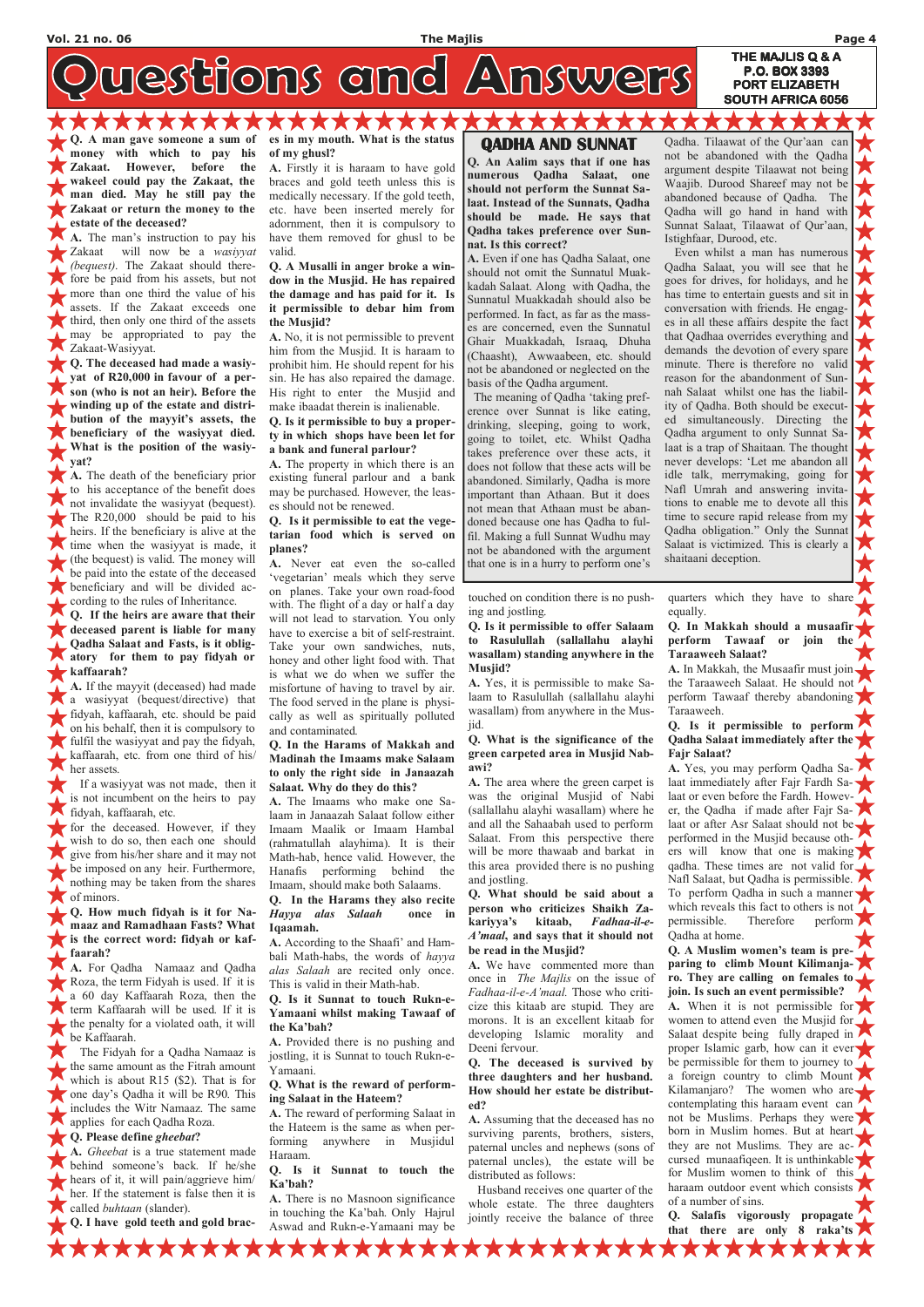westfloms amd Answers

Taraaweeh. Please comment.

A. Twenty raka'ts Taraaweeh Salaat are Sunnatul Muaqqadah. It is a major sin to abandon or neglect this very important Salaat in the manner in which all the Sahaabah had performed it. Twenty raka'ts were the Taraaweeh practice since the time of the Sahaabah. It is total ignorance to argue about the number of Taraaweeh raka'ts fourteen centuries after the Sahaabah. The implication is that even the Sahaabah did not understand the Islam which they had acquired from Rasulullah (sallallahu alayhi wasallam). Salafi deviates proclaim 8 raka'ts only. But their claim is baseless, and may not be presented in negation of the practice of the Sahaabah and the Ummah.

Q. A man said that Rasulullah (sallallahu alayhi wasallam) is a 'vagabond' – Nauthubillaah!. What is the state of his Imaan?

A. If a man says that Rasulullah (sallallahu alayhi wasallam) is, a 'vagabond', Nauthubilllaah, then he has lost his Imaan. He has become a murtad. His nikah is invalidated. He has to repent, renew his Imaan and Nikah as well.

Q. Please comment if the following answer is correct: "The basic principle is that loans should be in the same currency as they were taken by the borrower, unless the two parties agree at the time of repayment to repay it in a different currency. There is nothing wrong with that, so long as that is done at the rate of **Exchange on the day of repayment,** not the rate of exchange that existed on the day when the loan was given. This applies to every payment; it is permissible for the two parties to agree at the time of repayment that it may be paid in a different currency, at the current rate of exchange."

A. The view propounded in the loan issue is incorrect. At the time of giving a loan, it may not be stipulated that the loan be repaid with another currency. This amounts to riba. When a currency is exchanged for another currency, it is a sale. Whilst exchanging one currency for another currency is permissible, the deal has

to be compulsorily cash. Thus you may exchange any amount of rands for any amount of dollars, etc. But both parties have to hand over their respective amounts in the same session where the transaction is concluded. This deal can not be executed by credit.

**XXXXXXX** 

 The rate of exchange has absolutely no bearing on this deal. Irrespective of what the rate of exchange is or may be, the parties in the transaction have the right to fix their own rate. If at the time of repayment, the original currency which was loaned is no longer in existence, then of course, circumstances compel another mutually accepted arrangement for repayment.

Q. I owe someone 10,000 kwacha on 1 May and promised to pay back at the end of the month. At the time of borrowing the cash, one could buy 10 litres of petrol, but with the devaluation, the same 10,000 will not buy 10 litres. My question now is: Will our agreement be affected? Do I need to pay back 12,000 kwachas for example to cover up so that my friend does not lose anything? If I do that, will it be interest?

A. If the government has devalued the currency, then the percentage of devaluation should be added when repayment of the loan is paid. Example, the currency was devalued by 10%. When repaying the 10,000 Kwacha borrowed before devaluation, pay 11,000. However, if the currency is not devalued by the government, but the prices of commodities increased, then the exact amount has to be repaid. Any excess given will be interest. And Allah knows best.

#### Q. A scholar says that it is permissible for a man to shake hands with a woman. What is the status of a person who makes this contention?

A. It is haraam for woman to shake hands with a man and vice versa. When it is haraam for a man to look at a ghair mahram woman and vice versa, how can hand-shaking be permissible? Hadhrat Aishah (radhiyallahu anha) narrated that Rasulullah (sallallahu alayhi wasallam) never shook hands with a woman.

 This issue is not difficult to understand. The problem is that brains have become corrupted by westernization, hence Islamic practices and laws are rejected. A person who claims that it is permissible for a man and woman to shake hands loses his Imaan. He becomes a murtad because he flagrantly proclaims a haraam act to be halaal. Q. In U.K. we also have SANHAtype halaalizing organizations although they are much better. One such organization had assured me that the chickens are facing towards the Qiblah. But when I went to investigate, I saw the chickens hanging upside down. Are such slaughtered chickens halaal?

#### GLOB GHTINGS AND OF KUFR CHEERS

A. All halaalizing outfits are vermin of the same kind. The one is not better than the other. On the contrary, the

(Turn to page 12)  $\sqrt{\frac{1}{\sqrt{2}}}$ 

\*\*\*\*\*\*\*\*\*\*\*\*\*\*\*\*\*

one is worse than the other. All of them are scoundrels in terms of the Shariah. Abstain from consuming chickens which are killed in the haraam manner of hanging them upside down. The claim that these chickens are slaughtered facing the Qiblah is baseless. It is a naked lie. When the chicken is hanging upside down, it is facing the ground, not the Qiblah. Q. Here in the U.K. 'Seerah' programmes are conducted in the month of Rabiul Awwal. After the programme, food is served. Is it permissible to attend these programmes? These function are conducted by Ulama aligned to Deoband. A. The latest-style 'seerah' programmes are in emulation of the Bareilwi Bid'atis. Our people are now competing with the Bareilwi Bid'atis in their practices and rackets of Bid'ah. Do not attend functions of merrymaking - food and singing. The money wasted for food to feed people who eat thrice a day should be given

to the poor. But they will not acquire this taufeeq because bid'ah blinds the hearts.

Q. I have about 5 years left to complete my prison sentence here in the U.S.A. My parents and children have requested me several times to visit me, but I have refused. The reason for my refusal is that after the visit, the prison requires us to completely strip naked in front of a guard. We are then ordered to turn around, squat and cough. Am I jus- $\blacktriangleright$ tified in not allowing my parents and children to visit me for the next five years? A. Due to the barbaric and immoral conditions which the prison subjects prisoners who are visited, it is haraam for your parents to visit you. You should never see your relatives whilst in jail if you have to be subjected to  $\blacktriangleright$ the immoral indignities inflicted on you by the prison barbarians. You are fully justified to refuse your parents and children permission to visit you. Q. Should Sajdah Sahw be made if

Q. Our Imaam (in U.K.) made an announcement after Jumuah Salaah saying: "We are pleased to announce that after receiving a fatwa from Mufti Taqi in Pakistan, we will be following a global moon sighting this year in Ramadhaan, Insha'Allah." Everyone in the Musjid cheered because for the past 18 years we have been following only local sightings, but now due to pressure of the public, they (the Musjid committee) have succumbed to avoid problems." One trustee said that in Beheshti Zewer, Hadhrat Thanvi (rahmatullah alayh) had justified global sighting. Please throw light on the Fatwa,

A. Cheering in the Musjid is among the ways of the kuffaar. Did they think they were at a haraam football match? These cheers are the effect of hidden kufr – kufr lurking impalpably in some corner of the hearts. The sign that the cheers were motivated by hidden kufr is expression of delight for a system in preference to the original Sunnah of Rooyat (physical sighting of the hilaal). The true Mu'min derives pleasure from the Sunnah, not from a method which is at variance with the Sunnah even though it (that method) may be technically permissible. The haraam cheers indicate a hidden displeasure for the original Sunnah system. Thus, the effect of kufr was the haraam cheers which defiled the sanctity of the Musjid They cheered to boot out the system by which Rasulullah (sallallahu alayhi wasallam) and the Sahaabah had adopted for determining the Islamic months. It is essential to always do

some soul searching to examine the state of one's Imaan.

THE MAJLIS Q & A P.O. BOX 3393 PORT ELIZABETH SOUTH AFRICA 6056

 Men of the Haqq never succumb to the pressure of a jaahil public on matters of Shar'i import. In the current scenario global sighting is extremely dubious and unacceptable. Whilst it is permissible according to the Hanafi Math-hab to accept news of Rooyat (Sighting) from other places, even from other countries, this is firstly not incumbent nor will it be permissible if the news does not reach reliably. It is not known from where the Imaam and the Musjid committee gained the idea that the Mujlisul Ulama of S.A. had issued a fatwa of permissibility for global sighting which in fact is nonexistent.

 The best and safest method is to follow local sightings. But, if an arrangement is made with pious, uprighteous persons in another country to convey the news of their sighting, then it will be permissible to accept if the news is transmitted in a manner to preclude any doubt regarding the identity of the transmitters.

 The reason why we reject news from other countries is because of unreliability. Generally fussaaq convey the news. The Saudis are most unreliable and they proclaim and conceal sightings to suit their whimsical desires and politics. The news conveyed by the Saudi authorities should never be accepted.

 Beheshti Zewer does not discuss 'global' sightings. It simply states simple masaa-il without the circumstances prevailing in different countries and in different eras. The trustee spoke drivel.

### SOYA SAUCE

Q. Soya sauce is made by a process if fermentation. The end product contains 3% alcohol. But 《大大大大大大大大大大 the sauce does not intoxicate. This kind of alcohol does not intoxicate. Is Soya sauce halaal? A. Regardless of the sauce not intoxicating, it is haraam. A substance which is not intoxicating will not be alcohol. A fundamental property of all alcohols is the intoxicating attribute. However, due to the small quantity the sauce will not be intoxicating nevertheless, Rasulullah (sallallahu alayhi wasallam) has prohibited even a small quantity of a substances which intoxicates when consumed in a large quantity notwithstanding the non-intoxicating effect of a small quantity.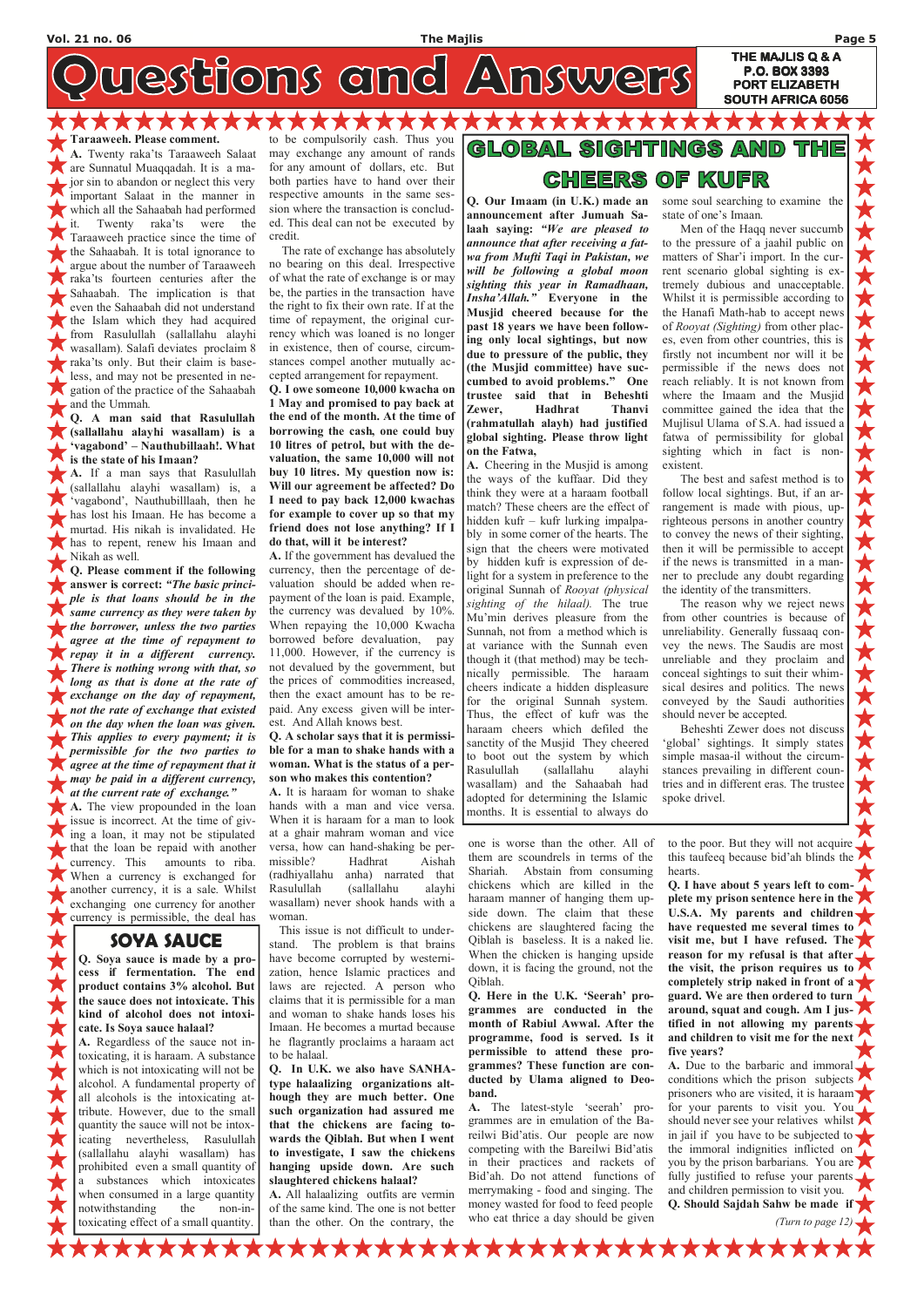#### (NNB = NO NAME BRAND JAMIAT OF FORDSBURG. RADIO SHAITAAN IS ITS HARAAM MOUTHPIECE DISGORGING FISQ AND FU-JOOR)

 $\prod_{\lambda}^{\infty}$ N THE PREVIOUS issue, The **II** Majlis had reported and commented on the participation of NNB Jamiat's munaafiq molvis and other Radio Shaitaan personnel in the Zina Awards function. We now complement with more zina facts our previous exposure of the Radio Shaitaan personnel in the Zina Radio Awards function which was held at the Sandton Convention Centre on 14 April 2012.

 The Radio Shaitaan fellows masquerading as Deeni personnel and 'maulans' with long white beards and cloaks mingled with dozens of scantily dressed females whilst liquor, music, singing and photography were the order to the

#### event.

 The "Ayoba Band sang hit songs with a 1950's twist". It was an event of immoral humour, vibe and passivity. Mingling with dozens of scantily dressed faajiraat to the beat of shaitaani music and with liquor being served all around them, the old-white bearded apes posing as Muslims, must have been reduced to the state of Janaabat. The brains of the oldest moron was completely bewitched by the scantily dressed women and the music. His mental derangement is clearly discernible from the pictures which are reproduced here. Just look at the baboon holding aloft his hand with his clenched fist as if he had achieved a memorable victory

#### in the battlefield.

 In addition to indulgence in all the zina activities, the evil group of Radio Shaitaan munaafiqeen paid R950 each per ticket to attend the zina event. There are no words in the dictionary harsh enough to describe the immoral villainy of Radio Shaitaan's munaafiqeen. They have left no stone unturned to gratify the inordinate filthy dictates of their lust and to bring disrepute and insult to Islam and the Muslim community. In this process they have thrown overboard every Qur'aanic and Sunnah rule and constraint. Why did they not dress like the zina crowd to blend more logically with the Black Tie event? They would

have at least abstained from insulting Islam if they had indulged in their zina performance without their beards and cloaks.

 This was the zina event which the Reverend Abraham Bum had passionately defended and justified on the NNB Jamiat's satanic organ, Radio Shaitaan. In so doing, this cross-worshipper had further confirmed his kufr, for he was halaalizing what Allah Ta'ala has made haraam. These shayaateen who had participated in the zina event, including Reverend Bum, are not Muslims. They have conspicuously displayed their nifaaq.

tend going for a tour or for thawaab?

 It is essential to remember that Salaat behind any of these munaafiqs is not valid. Anyone who is trapped to perform Salaat behind these vile specimens of munafiqeen should repeat their Salaat. There are no molvis, to the best of our knowledge, who have fulfilled the following prediction of Rasulullah (sallallahu alayhi wasallam) to the fullest than the shayaateen molvis of Radio Shaitaan:

 "A time will dawn on the people when ….their ulama will be the worst of people under the canopy of the sky. From them will emerge fitnah, and the fitnah will rebound on them."

 These are the devil 'ulama' who will have to circumambulate their own intestines in Jahannum. May Allah Ta'ala save us from this terrible calamity in which these munaafiqeen have become enmeshed.

## **UMRAH AND I'TIKAAF**

Q. My parents want to send me to observe I'tikaaf in Musjid Nabawi in Madinah Munawwarah. What is your advice.

A. You may accept the offer of your parents and go for I'tikaaf in Madinah *only* if they insist. However, you should try to convince them that it will be infinitely superior and they will gain considerably more thawaab if they contribute the money to a worthy Islamic Cause or if they give the money to a few hard-pressed Muslims who are battling to make ends meet, or if they pay the debts of genuine debtors. Should they donate the money to the poor or to a truly worthy Islamic cause, they will acquire the thawaab of many Hajj and Umrah.

 Spending so much money just to observe I'tikaaf in Madinah in this age of  $sin - sin$ from the time you leave home until the time you return –is not intelligent. The Shariah does not require undertaking a disastrous journey – spiritually disastrous – for observing I'tikaaf which is not incumbent. You can observe I'tikaaf in any local Musjid. It is truly wasteful, unintelligent and callous to squander so much money for an act which the Shariah does not command, especially at a time when the Ummah is suffering under the yoke of poverty and jahaalat, and when the entire journey from start to finish is plagued with haraam. A man came to Hadhrat Bishr Haafi (rahmatullah alayh and said: "I have saved 200 Dinars (gold coins) with the intention of going for Hajj (i.e. Nafl Hajj). What do you advise?"

The Man: "For Thawwab." Hadhrat Bishr: "Give the 200 dinars to 10 Fuqara or to ten Yataama (Orphans) or to ten persons who find it difficult to make ends meet for their families. Then, I assure that you will obtain the thawaab of 200 Maqbool Hajj."

The Man: "Hadhrat my heart is set on going for Hajj."

Hadhrat Bishr: "The money you have earned is from a haraam source. As long as you do not squander it in haraam, you will not gain peace."

 When wealth is earned in haraam ways, it is also spent in haraam avenues. Allah Ta'ala does not bestow the taufeeq of virtue to a man whose wealth is haraam. Such a man thus craves for squandering his illgotten gains in haraam avenues – in waste, in buildings, in mansions, in so-called nafl 'umrah/hajj', in haraam wedding receptions, in haraam socalled 'walimahs', in riya (ostentation/show), in pride and in many other haraam ways which all will be strung around his neck on the Day of

## THE WONDERS OF LEMON, A CURE FOR NUMEROUS **AILMENTS AS WELL AS FOR CANCER**

Hadhrat Bishr: "Do you ined with the 'thawaab' of one

Qiyaamah.

 The man who had sought advice from Hadhrat Bishr was insincere when he stated that his intention was to gain thawaab from Allah Ta'ala. If this was truly his intention, then it was most unintelligent to decline an act which will accrue for him the thawaab of 200 Maqbool Hajj, and that too without the hardship of an arduous journey which could be plagued with danger and sin. Instead of tripudiating with joy and delight at the prospect of acquiring the thawaab of 200 Maqbool Hajj, he was contentdubious Hajj which may have been not Maqbool (i.e. unaccepted and rejected). Thus, the man's shaitaaniyat and nafsaaniyat had been con-

firmed by his own rejection of 200 Maqbool Hajj offered to him on a platter.

 This is the condition of the vast majority of people going today for Umrah and Nafl Hajj. They labour in self-deception. In fact they struggle with their conscience to deceive themselves about their own selfdeception because deep down in the corners of their hearts they know why they are going. Their niyyat is anything but Ridha-e-Iaahi (Allah's Pleasure).

 Performing Ishraaq Salaat is the equivalent of one Hajj and one Umrah. Yet, we find innumerable miserable miscreants spending tens of thousands of rands for a tour to the Holy Cities ostensibly to perform Umrah, but they abstain from Ishraaq Salaat. A man whose brains are not deranged will not throw into the drain a Hajj and a Umrah which he could daily obtain by performing Salaatul Ishraaq. Then there exists the other type of shaitaan who goes for Umrah and Nafl Hajj, but at home he is grossly disobedient, insolent and insulting to his aged parents. He has become the mureed of his wife who commands him in a variety of ways to terminate his relationship with his parents. He whirls and swirls between kufr and Imaan, and he hovers on the brink of Jahannum for

breaking the heart of his parents. What relationship does such a shaitaan have with Umrah and Nafl Hajj when he is not interested in gaining the thawaab of innumerable Hajj and Umrah on a daily basis whilst at home? Remember that Rasulullah (sallallahu alayhi wasallam) said that a glance of affection cast at a parent is the equivalent of one Hajj and one Umrah. The Sahaabi asked: "What if I cast many glances at them?" Nabi-e -Kareem (sallallahu alayhi wasallam) said that he would receive the thawaab of many Hajj and many Umrah equal to the number of glances of love he showers on to his parents. Everyone is required to do muraaqabah (meditation and (Continued on page 7)

THE ZINA RADIO AWARDS FUNCTION

**MORE ZINA FACTS OF THE NNB** 

**SHAYATEEN OF RADIO SHAITAAN** 

"Just cut 2-3 thin slices of lemon in a cup/container and add drinking water will become "alkaline water", drink for the whole day, just by adding drinking water. Take it as drinking water everyday is good for everybody.

The surprising benefits of lemon! I remain perplexed! =======================

Institute of Health Sciences, 819 N. L.L.C. Charles Street

Baltimore , MD 1201. This is the latest in medicine, effective for cancer! Read carefully & you be the judge

Lemon (Citrus ) is a miraculous product to kill cancer cells .

 It is 10,000 times stronger than chemotherapy. Why do we not know about that? Because there are laboratories interested in making a synthetic version that will bring them huge profits. You can now help a friend in need by letting him/her know that lemon juice

is beneficial in preventing the disease. Its taste is pleasant and it does not produce the horrific effects of chemotherapy.

 How many people will die while this closely guarded secret is kept, so as not to jeopardize the beneficial multimillionaires large corporations? As you know, the lemon tree is known for its varieties of lemons and limes. You can eat the fruit in different ways: you can eat the pulp, juice press, prepare drinks, sorbets, pastries, etc...

It is credited with many virtues, but the most interesting is the effect it produces on cysts and tumors.

 This plant is a proven remedy against cancers of all types. Some say it is very useful in all variants of cancer. It is considered also as an anti microbial spectrum against bacterial infections and fungi, effective against internal parasites and worms, it regulates

blood pressure which is too high and an antidepressant, combats stress and nervous disorders. The source of this information is fascinating: it comes from one of the largest drug manufacturers in the world, says that after more than 20 laboratory tests since 1970, the extracts revealed that :

 It destroys the malignant cells in 12 cancers including colon, breast, prostate, lung and pancreas. The compounds of this tree showed 10,000 times better than the product Adriamycin, a drug normally used chemotherapeutic in the world, slowing the growth of cancer cells. And what is even more astonishing: this type of therapy with lemon extract only destroys malignant cancer cells and it does not affect healthy cells.

Institute of Health Sciences, 819 N. L.L.C. Cause Street, Baltimore , MD1201"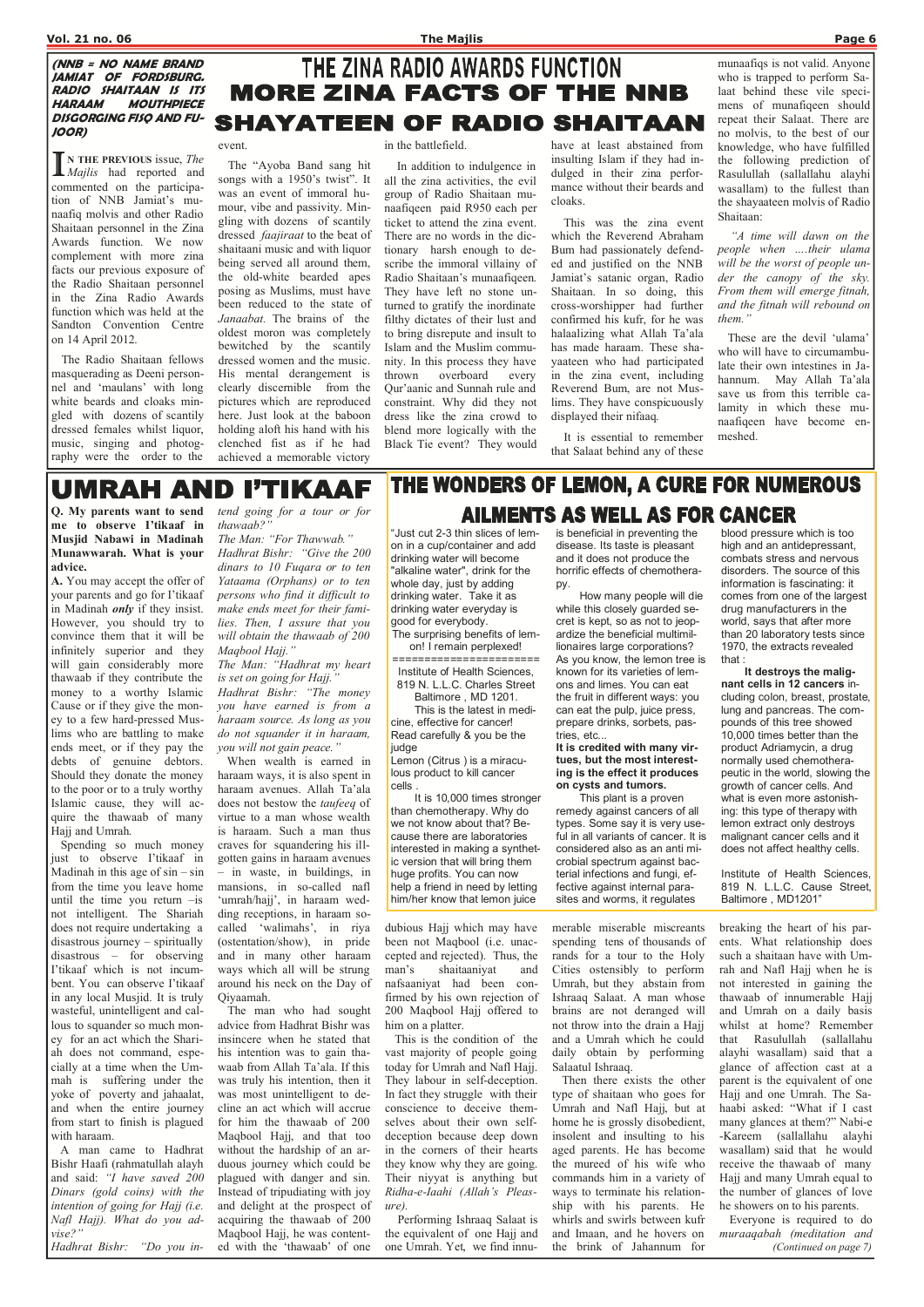## THE TIJAANI FAITH A RELIGION OF BID'AH AND SHIRK

ONCE when Rasulullah (sallallahu alayhi wasallam) saw Hadhrat Aishah (radhiyallahu anha) washing some dirhams (silver coins), he was surprised, and he said: "O Humaira! (This was Hadhrat Aisha's name) What are you<br>doing?" She responded: She responded: "Labbaika! Ya Rasulallah! I am washing these dirhams." Rasulullah (sallallahu alayhi wasallam): "What for?" Hadhrat Aishah: "I have heard you saying that when something is given in the Path of Allah, then before it reaches

the hands of the recipient, it reaches the Hands of Allah Ta'ala. Therefore, whenever I give money in Sadqah, I give the coins which I have washed,

so that pure and clean coins reach the Hands of my Master (Allah Ta'ala)."

 The lesson for us in this attitude of Hadhrat Aishah (radhiyallahu anha) is to give in the Path of Allah Ta'ala happily

#### and cheerfully. Sadqah should **GIVE WHAT IS PURE AND WITH** not be regarded a burden. Give

from the wealth you love, and from halaal tayyib wealth. Some people, feeling Zakaat to with such goods which have become useless for them. This

be a 'fine', seek to absolve them of this 'onerous burden'

#### is not the way which devotees of Allah Ta'ala adopt for gaining His Pleasure. Examine your niyyat and understand Who the Being is in Whose

Path you are giving your Zakaat and Sadqah. Among the signs of

Qiyaamah, Rasulullah (sallallahu alayhi wasallam) said is that people will regard payment of Zakaat to be a fine.

## THE FOUR MATH-HABS?

Q. Rasulullah (sallallahu alayhi wasallam) used to perform Salaat in different ways. Why can we also not do so?

the chickens are cut without Tasmiah, and with improperly severed neck vessels. It is therefore not permissible to consume such chickens. At Berwin the same soul-searching) to ascertain Hajj racket. They live in luxu- haraam procedure is in operation.

his *nivyat* and to understand his ta-alluq (relationship) with Allah Ta'ala in the light

A. Brother, you are occupying an insignificant stratum in an epoch which is separated from Rasulullah (sallallahu alayhi wasallam) by a chasm of about 14 centuries. The greatest authorities of Islam, viz., the Sahaabah and the Aimmah-e-Mujtahideen of the first era of Islam, have taught this Ummah the Islam which was perfected in the very age of Rasulullah (sallallahu alayhi wasallam). These illustrious authorities imparted to the Ummah the teachings of Islam as they had understood, and the Math-habs have come down to us reliably from great authorities.

 These Math-habs are as old as Islam because they are in fact Islam. You and us in this belated age in proximity to Qiyaamah are non-entities which could be equated to morons. You and we

possess no licence for digging out **E-BUCKS CLARIFICATION** from the kutb Hadith narrations, then subjecting the Ahaadith to our personal, wildly fluctuating opinion to formulate masaa-il. Such a methodology will be the inspiration of shaitaan who is adept in the art of deceiving and entrapping Muslims via 'deeni' channels. Our function is only to accept, believe and practise the teachings of Islam as they have reached us from Khairul Quroon (the First three Noblest eras of islam). There is no scope now for fabricating another math-hab for achieving some sort of corrupt unification of math-habs. Allah Ta'ala, in His Infinite Wisdom, has willed the presentation of Islam in the form of the existing Four Math-habs.

**UMRAH I'TIKAAF** AND (*misguidance*) are in the fore-

BERWIN CHICKENS

Q. Are Berwin chickens slaughtered in Natal halaal?

A. All chickens slaughtered commercially are not permissible. Even if the plant is owned by a Muslim and even if they have a permanent Muslim supervisor on the plant, the system of killing is haraam. The chickens are cruelly hung upside down, shocked brutally and killed on a fast-moving conveyer chain. Numerous of

"....that walis never sin, and any breach of the Shariah in which they may become involved is only apparent but not real, and is always designed by the walis themselves to test the faith which their followers have in them."

of his every day's activities at home. Nowadays the Ulama who are supposed to be the Beacons of Light and Guidance for the masses act like the legendary fox who deceived the group of animals and led them into his den where he made a good meal out of them. In the words of Hadhrat Fudhail Bin Iyaadh (rahmatullah alayh), who was a contemporary and a close confidante of Imaam Abu Hanifah (rahmatullah alayh), the Ulama have become Zulmat (spiritual darkness). Instead of guiding, they mislead. These ulama of dhalaal

front of the Umrah and Nafl Hajj racket. They live in luxury, devour luxury, look askance at the wealthy to sponsor Hajj and Umrah tick-

ets for them, indulge in chaaplosi (flattery) of the wealthy, and abstain from Amr Bil Ma'roof Nahy Anil Munkar in so far as their wealthy contributors are concerned.

 Instead of being the noble Officers in Allah's Department of Amr Bil Ma'roof Nahy Anil Munkar which their status demands, they have become the chapraasis (peons) of the Ahl-e-Dunya (the wealthy men of the world). May Allah Ta'ala have mercy on this orphan and forlorn Ummah of this day.

(Continued from page 6)

 One of our readers has drawn attention to our answer which appeared in an early issued of The Majlis on the question of E-Bucks paid by FNBank. Based on the explanation given to us, we had expressed the view of permissibility. According to the reader e-Bucks are riba. On further examination of the e-Bucks system, the following appears to be the ingredients: • E-bucks are earned from

the bank on credit, debit and cheque card purchases made from retailers.

• A double earning with these cards also applies. (1) FNB pays e-bucks for using the cards. (2) "Swipe your e-Bucks card at the till and earn from the retailer."

 The benefit paid by the Bank is haraam riba. Any benefit acquired from the retailer for making purchases, will be permissible gifts.

 For the present, this is our view which is based on the aforementioned two factors. If anyone is of the opinion that our understanding of the e-Bucks system is incorrect, he/ she should not hesitate to present a clearer explanation of the system to enable a better understanding.

The Tijaani religion of West Africa is a religion of shirk and bid'ah. Some of the kufr of this misguided sect is as follows: (1) Ahmad Tijaani said:

"Thus isma has been guaranteed to the prophets and with them the qutbs. The Prophet has not mentioned them (the qutbs) when he said 'there is no infallibility except for a prophet, because he wanted to keep them concealed since their rank had not been revealed,.... (Jawaahir)

The Ijma' of the Ahlus Sunnah Wal Jama'ah is that only the Ambiya (alayhimus salaam) are Ma'soom, i.e., they only enjoy the attribute of ismah (sinlessness), not Auliya even if they are qutbs.

(2) Hajj Umar al-Futi, the disciple of Ahmad Tijani, says in Rimah of Umar Bin Said:

It is baseless to claim that wa-

lis never sin. Walis are not like the Ambiya.

(3) "After Ahmad al-Tijani started his order he relinquished his affiliation with the four orders which he had joined, asserting that he did not achieve spiritual realization through the aid of any of the founders of these orders and he owed fealty to none of them."

This is a vile attack against the illustrious Mashaa-ikh of the Four Sufi Orders. A man who has strayed from Siraatul Mustaqeem will find fault with the great Auliya of former times.

(4) Ahmad Tijaani produced no Silsilah. Unlike the four Silsilah which all trace their origin to Hadhrat Ali or Hadhrat Abu Bakr, Tijaani claims that his link with Rasulullah (sallallahu alayhi wasallam) is direct. He has no Mashaa-ikh before him in his silsilah. Stating this, Jamal Abdun Nasr says:

"Contrary to the usual practice among the Sufis, Ahmad Al-Tijani produced no silsila, or perhaps it would be truer to say that he produced a one-link silsila which went directly

from him to the Prophet. (Jawahir)."

The greatest defect in the claim of wilaayat made by Tijaani is that he has no silsilah.

(5) The following statement of Ahmad Tijaani is recorded in Jawahir

"None of the men (i.e. Walis) can admit his followers to Paradise without my reckoning or punishment, no matter what sins and acts of disobedience they may have committed, except I alone."

In this statement Tijaani regards himself as the pivot of Najaat (salvation) whereas this is baseless. The Pivot of Najaat is the Kalimah Shahaadat. Furthermore, no wali can ensure anyone's admission to Jannat. This is the function of only Allah Ta'ala. Intercession (Shafa'ah) will be with the permission of Allah Ta'ala. No wali and no Nabi has the right to admit anyone into Jannat.

(6) Among the beliefs of bid'ah and even shirk of the Tijanis is that Rasulullah (sallallahu alayhi wasallam) and the four Khulafa-e-Raashideen attend their special

thikr sessions where their litany, Jawaharatul Kamal is recited. There is absolutely no Shar'i basis for this claim. Furthermore, the logical conclusion of this belief is that if there are 100 groups of Tijanis reciting this thikr in different places at one and the same time, then Rasulullah and the Khulafa are present at all the gatherings at one and the same time. This is the conference of the attribute of omnipresence to Rasulullah (sallallahu alayhi wasallam) and the Khulafa. But, only Allah Ta'ala is omnipresent.

(7) The Tijanis give greater importance to their prayer than to the Qur'aan Majeed. They claim that their Salatil Faatih, in addition to a long list of outrageously exaggerated benefits is 6,000 more meritorious than reciting the Qur'aan. They also assert that if a person is unable to take wudhu then he may not recite the Jawaharatul Kamal with Tayammum. But, the Shariah allows one to touch and recite the Qur'aan with Tayammum if water is not available. Salaat for Allah Ta'ala can be performed with tayammum, but the prayer of the Tijaanis cannot be recited with tayammum! This is outrageous to

say the least.

(8) Tijaanis during their wazifah sessions spread a white cloth. The purpose of this is to reserve the place for Rasulullah (sallallahu alayhi wasallam) and the four Khalifas who, they believe, attend their sessions. This is utterly baseless.

 While this sect masquerades as an authentic Sufi Tareeqah, in reality it is a baatil sect which has no link with the Mashaaikh of Tasawwuf. The Tijaani religion was established relatively recently, in the year 1815, less than 2 centuries ago by its founder, Ahmad Tijaani who had claimed that he had acquired the Tijaani Faith directly from Rasulullah (sallallahu alayhi wasallam). He has no Silsilah (Chain) such as the other authentic Sufi Silsilahs who all link up to Rasulullah (sallallahu alayhi wasallam) via the Sahaabah. That the Tijaani religion came into existence 12 centuries after Rasulullah (sallallahu alayhi wasallam) should be ample evidence for its falsehood.

 This sect subscribe to beliefs and practices of kufr and shirk. Salaat behind them is not valid.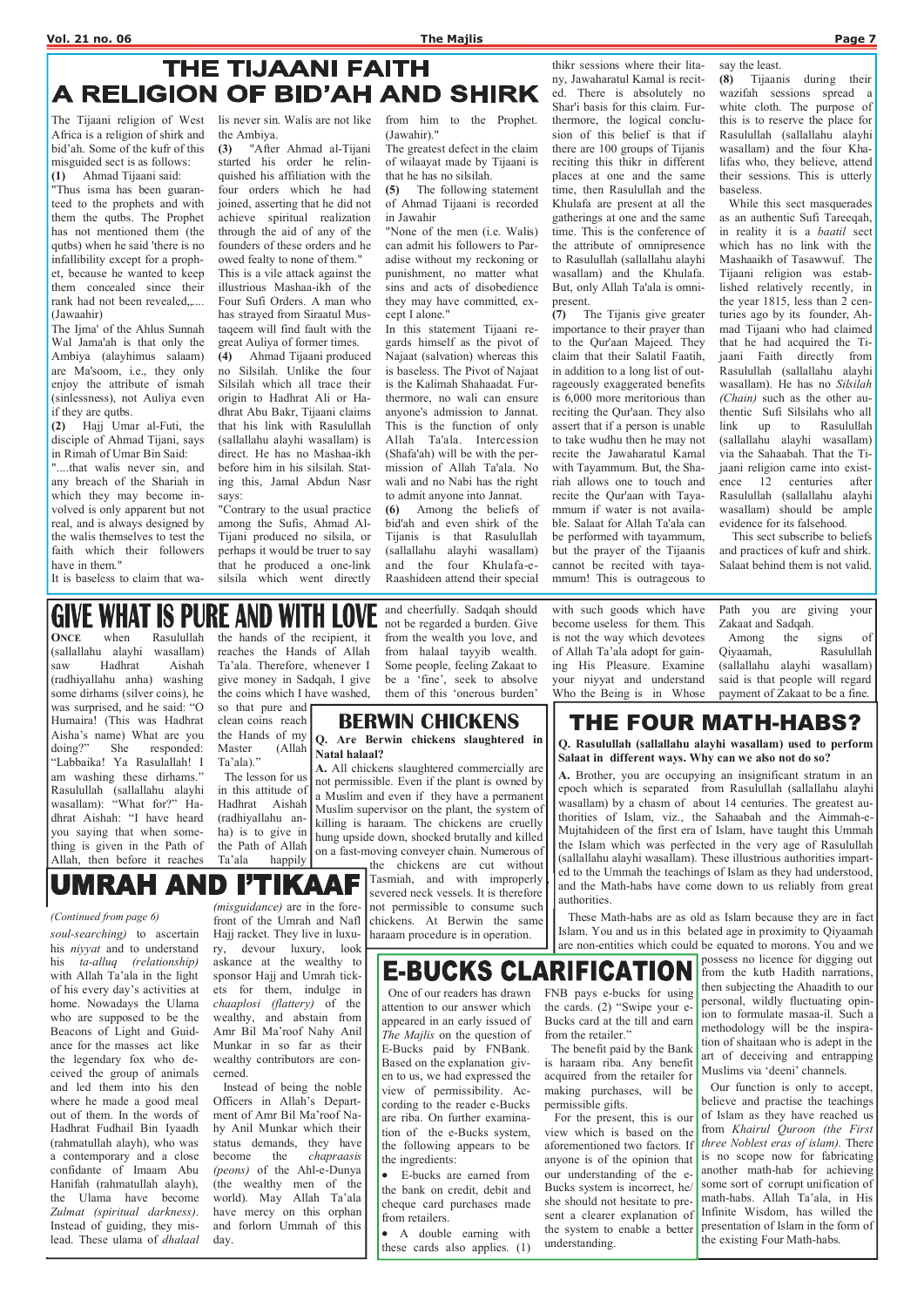# **FOR SHIFAA<sup>7</sup> (CURE)**<br>• Recite Surah Faatihah 3 or tighfaar are of no avail.

Recite the 6 Shifa Qur'aanic verses

7 times

• Blow on the patient or yourself if you are the patient.

• Do the same *amal* (practice) and blow on water and drink.

• Do this amal daily. Even better is to do it more than once daily.

Make constant Dua for Shifa' and recite Istighfaar in abundance because most of our sicknesses are due to:

- Sins, including the sin of over-eating. The Sages of Islam say that the root of all sicknesses is the stomach.
- Usurping and trampling on the Huqooq (Rights) of others. If this is the case, then make amends regarding usurped and unfulfilled Huqooq because without having made amends, Taubah and Is-

tighfaar are of no avail. Consuming haraam and mushtabah food

\* Consuming food laced with chemical ingredients such as preservatives, colourants, emulsifiers, stabilizers, and a litany of E Numbers which conceal the true nature of the poisons which you consume. The efficacy of spiritual reme-

dies involving Qur'aanic aayaat and Allah's Names is commensurate with Taqwa and abstention from sin and haraam. For example, certain Qur'aanic verses are remedies for eye problems. However, if the patient continues viewing television, he/she should not expect to be cured with the Qur'aanic remedy. The condition of the eyes will progressively deteriorate with indulgence in television.

 Similarly, a man who is guilty of zulm (oppression/ injustice) having usurped the huqooq (rights) of others will not find cure in Qur'aanic

remedies. He has to first make amends by fulfilling the rights, seeking pardon and repenting. In fact, *zulm* is such an abhorrent evil that it effaces the efficacy of even physical medication. In most cases the diseases which befall a zaalim (oppressor) are the effects of the Curses of the mazloom (oppressed). Rasulullah (sallallahu alayhi wasallam) said: "Beware of the curse of the mazloom. Allah raises the curse above the clouds and the Doors of heaven are opened up for it, and Rabb says: 'I take oath by My Might! I shall aid you even if it is after some time."

People should not lose sight of the fact that they are dealing with a Being Who does not forget. Even after years, the Divine Whip strikes. Allah Ta'ala grants man respite of even years to make amends and reform himself. When he adopts an incorrigible attitude of recklessness, the Punishment is swift and appalling. May Allah Ta'ala save us from His Wrath.

## THE LESSER EVI

## THIKRULLAAH

WHEN Imaam Abu Yusuf who had become the chief Qaadhi of the Islamic Empire, was departing from his Ustaadh, Imaam Abu Hanifah (rahmatullah alayh), the latter said: "O Ya'qoob! Whilst sitting with people, engage abundantly in Thikrullaah, so that they learn from you the Thikr of Allah Ta'ala." Imaam Abu Hanifah (rahmatullah alayh) emphasized the importance of Thikrullaah. Allah's remembrance is the objective of life. The Qur'aan and the Ahaadith are replete with the exhortation of Thikr in abundance. A heart devoid of perpetual Thikrullah, is the abode of shaitaan.

## FOR WASWASAH

To combat and eliminate shaitaani waswasah (evil whispering), the Qur'aan Majeed says:

"If you are assaulted by a waswasah from shaitaan, then seek aid with Allah. Verily, He hears and is aware. Verily, those who fear (Allah), when a waswasah of the shaitaan touches them, they resort to thikr. Then suddenly their eyes open (and they realize the deception of shaitaan."

#### (Al-A'raaf, aayats 200 and 201)

When any kind of shaitaani idea develops in the mind, immediately recite Ta-awwuz and lapse into Thikrullah. Allah's Name puts shaitaan to flight. It is always shaitaan's attempt to disturb the mind of the Mu'min with evil thoughts. With Thikr evil shaitaani thoughts and whisperings are eliminated.

### LOVE FOR THE SUNNAH

ONCE while in Persia, Hardhat Huzaifah Bin Yamaan (radhiyallahu anhu) along with some other Muslims, was invited by the rulers for a meal. Whilst eating, a morsel of food fell from his hand on to the ground. He picked up the morsel, dusted it and began eating it. A companion whispered to him that the rulers regard such a practice to be uncultured. Hadhrat Huzaifah (radhiyallahu anhu) commented aloud: "Should I abandon the Sunnah of my Beloved (i.e.

Rasulullah – sallallahu alayhi wasallam) for the sake of these morons?"

 He had observed Rasulullah (sallallahu alayhi wasallam) picking up a fallen morsel

and eating it. Confound the 'culture' and cult of the morons! The one in whose heart is embedded the love of Allah Ta'ala and Rasulullah (sallallahu alayhi wasallam) do not understand the policy of dubious diplomacy and 'culture'. In terms of the understanding of the molvis and sheikhs of our era, Hadhrat Huzaifah

#### Whilst the flotsam of today who abandon the Sunnah and the Shariah, are lost in their policies of compromise, dubious diplomacy, interfaith and 'hikmat',

(radhiyallahu anhu) 'should' have acquitted himself with diplomacy and not revile the non-Muslim rulers by labelling them 'morons' (humakaa'). the men in whose hearts has settled the flame of Divine Love speak and react in terms of: Love for the sake of Allah, and animosity for the sake

**LOVE IS ENGROSSING** 

ONCE WHILST A Buzrug was performing Salaat, a sobbing woman with her hair and face exposed passed right in front of him. The Buzrug became very agitated and annoyed. Terminating his Salaat, he exclaimed: 'Have you no shame! You shamelessly expose your hair and face and passed in front of me!" The woman firstly apologized profusely, and explained: "My husband has just now divorced me. His love has made be oblivious of my condition. My love for him and the grief which has settled on me made me oblivious of everything, hence I did not not realize my state." Then she added: "But I am bewildered at your state. My absorption in the love for my husband has made me oblivious of everything despite this love being of a transitory (and inferior) kind. What kind of Divine Love do you have, of Allah."

Q. We live in an estate 10 km from town that comprises of over 100 flats and accommodates over 100 families. These flats are surrounded by night clubs and bars. The issue in question is our youths and some parents go out to watch the on-going Euro Cup outside the estate in the bars and night clubs. To avoid the immorality, evil and other offensive acts, and to have our youth in the vicinity, the estate management committee has organized live telecast matches in the estate hall where interested male members can come and watch instead of going out in the bars and night clubs. If we stop the live telecast in the estate, then the youths might sneak out to the bars and night clubs. Which of the evils should be selected, bearing in mind the situation.?

A. The youths in your estate are not sneaking out. They are indulging flagrantly in haraam and zina. Only persons who are fornicators, gamblers, fussaaq and fujjaar will have the rude audacity and shamelessness of sitting inside a bar and a night club totally oblivious of the constant la'nat of Allah Ta'ala settling on them, and fearless of the possibility of Malakul

Maut striking them down right inside these abodes of shaitaan.

 The scenario portrayed by you consists of two haraam/ evil deeds, and there is no compulsion to choose any one of the two. Thus, the principle of the lesser evils does not apply to this scenario. The issue of selection does not arise. Abstention from both evils is Fardh.

 The youth will not be cured of their evil desire to visit the dens of immorality by merely introducing live telecast matches. As long as Taqwa is not generated in people, the choice of a lesser evil will not benefit them in the least. But a lesser evil may not be selected if there is no compulsion imposed to choose such an evil. Those concerned should propagate the Deen and explain the evil and immorality in kuffaar sport and the haraam attached to it. Evil can not be combated with evil. A person has to understand and accept that a deed is haraam, then abstain. The Imaam in the Musjid should speak on this topic and advise and admonish the people who indulge in this haraam. Minus Khauf of Allah, nothing will deter the fussaaq and fujjaar from visiting the dens of immorality. The live telecasts are haraam.

#### SAAM IBN NOOH

ONCE at the grave of Saam, the son of Nabi Nooh (alayhis salaam), Nabi Isaa (alayhis salaam) said to Saam, "Stand up with the permission of Allah!" Out of the grave emerged Saam. He greeted Nabi Isaa (alayhis salaam) who asked him: 'How many years have passed since you have died?" Saam said: "Five thousand years". When Isaa (alayhis salaam) asked about

his condition, Saam said that to this day he still feels the severity of Maut.

 Nabi Isaa (alayhis salaam) said: "Why are your hairs white? In your age no one had white hairs." Saam said: "When I heard your proclamation, I woke up thinking it is Qiyaamah. The shock and fear of Qiyaamah instantaneously changed by black hair into white." Thereafter Saam returned to the grave.

### SIN EFFACES IMAAN

 Hadhrat Abu Hurairah (radhiyallahu anhu) narrated that Rasulullah (sallallahu alayhi wasallam) said: "When a person indulges in zina (fornication) his Imaan departs from him and is suspended above him. After he has emerged from this sin, his Imaan returns to him."

 In another Hadith, Rasulullah (sallallahu alayhi

wasallam) enumerated several major sins having the same consequence of expelling Imaan at the time of indulgence. It is therefore imperative when a person is about to indulge in any major sin, to reflect on this Hadith, and to ask himself: "What will be my condition if maut (death) captures me whilst I am indulging in this heinous sin? If maut should come in the very process of indulgence, I shall die without Imaan." Such reflection will, Insha'Allah, generate sufficient fear to deter the Mu'min from committing the sin.

which does not render you oblivious? If your Divine Love is true, how did you observe me in my pitiful state?"

 When Hadhrat Hasan Basri (rahmatullah alayh) was informed of this episode, he commented: "I shall always remem-

ber her reprimand. Undoubtedly, this is the defective state of our Salaat."

 The soldiers of the zaalim kaafir king had killed Nabi Yahya (alayhis salaam) in the room where he and his father, Nabi Zakariyya (alayhis salaam) were engrossed in Salaat. It was only after completing his Salaat that Nabi Zakariyya (alayhis salaam) realized that his son, Nabi Yahya (alayhis salaam) had been brutally killed. This was the degree of concentration and absorption in the Love of Allah Ta'ala. Thus the Sufiya say: "Salaat is the Mi'raaj of the Mu'min."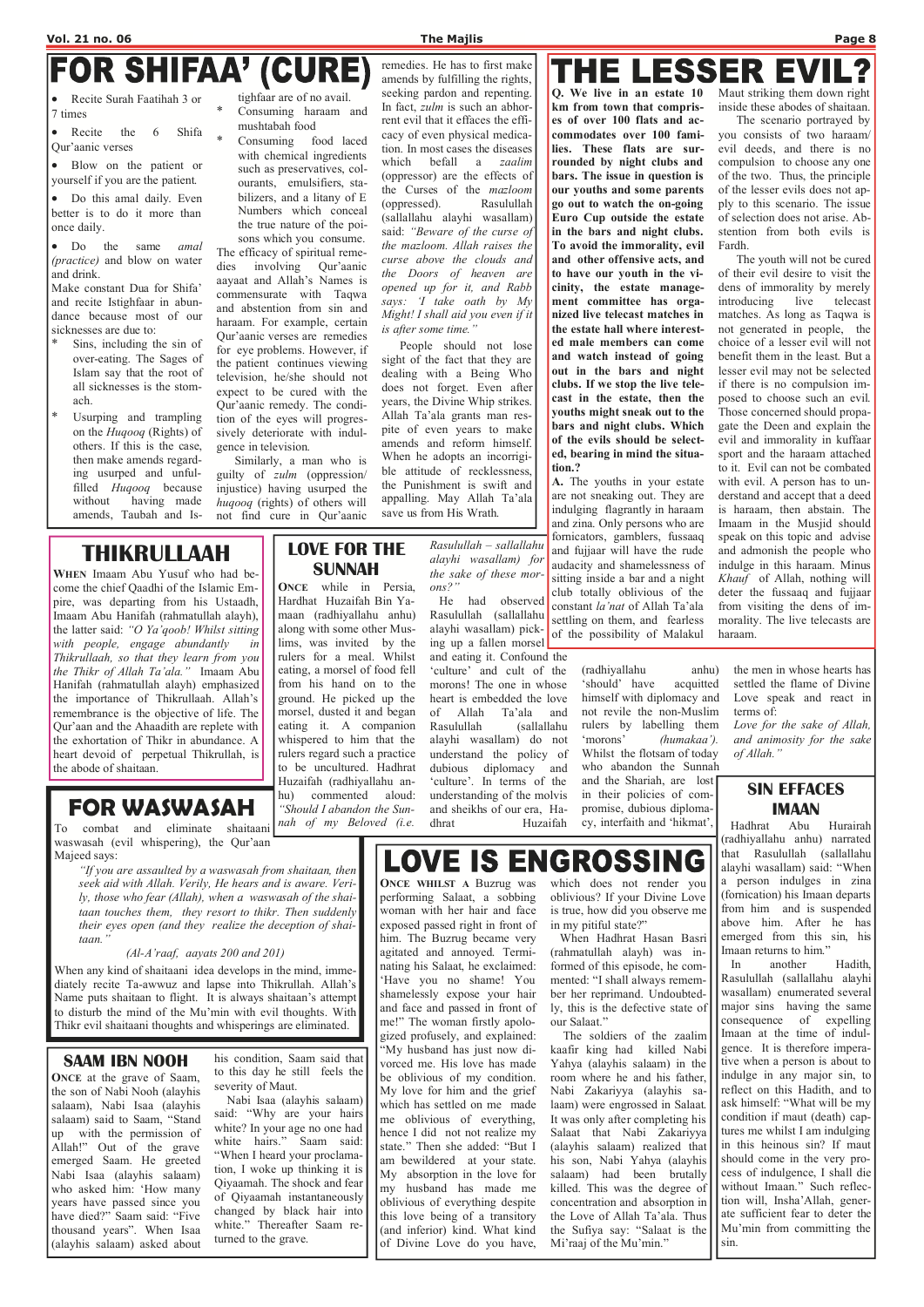## THE ESTATE OF A MISSING PERSON THE MAFQOOD

A person whose whereabouts are unknown and it is not known whether he/she is dead or alive is called Mafqood.

l. The mafqood is considered to be alive with regard to his estate. Thus, his estate will not be distributed among his heirs by way of inheritance as long as his death is not confirmed or decreed by a Shar'i court.

2. The Mafqood's death will be confirmed by way of reliable information. If no such information is forthcoming, his death will be decreed by a Shar'i court (or a Shar'i committee in the absence of a court) when his age has reached 90 Islamic years.

3. At the age of 90 years when he will be legally decreed to be dead, his estate will be distributed by way of inheritance among his existing heirs. Only the heirs who are alive on the date the mafqood becomes 90, will inherit. Those who had died before this date, will not inherit in the Mafqood's estate. 4. With regard to the estates of others, the Mafqood is considered to be dead. In other words he does not inherit in the estates of such deceased persons whose heir he would have been if his whereabouts were known on the occasion of their deaths. However, inspite of him not

Mother  $\frac{1}{6}$ ; Mafqood husband  $\frac{1}{4}$  (to be held in trust); Balance to be divided into 3 parts. One part for the daughter and two parts for the son.

Mother  $\frac{1}{6} = \frac{2}{12}$ ; Mafqood husband  $\frac{1}{4} = \frac{3}{12}$ ; B a l ance  $\frac{7}{12}$  to be divided into 3 shares (2 for son and 1 for daughter).

The  $\frac{3}{12}$  or  $\frac{1}{4}$  of the estate will be held in trust. Should the Mafqood return before the age of 90, his share will be given to him. If he has

inheriting, his share will be set aside and held in trust because of the possibility of his return before he has reached 90 years. When the Mafqood's death is pronounced at 90, the assets which were held in trust for him have to be distributed to the heirs who were alive on the occasion of the death of the person from whose estate the share was set aside for the Mafqood. At the age of 90 it will be deemed that the Mafqood was not alive on the occasion of the death of his murith (the deceased from whom one inherits).

> Mother  $\frac{2}{12}$  ( $\frac{1}{6}$ )= R24,000 Mafqood  $\frac{3}{12}$  ( $\frac{1}{4}$ ) = R36,000 Balance  $\frac{7}{12}$  (for son and daughter) =  $R84,000$ R144,000

> The mafqood husband's share of R36,000 will be kept in trust until he reaches the age of 90 years. If he has not returned by this time, the R36,000 which was set aside for him will revert to his deceased wife's estate. Her heirs on the occasion of her death were her mother, son and daughter. The division of the R36,000 will be as follows: Mother  $\frac{1}{6}$  = R6,000

> The balance, viz;  $\frac{5}{6}$  = R30,000 will be divided into 3 parts. Thus each part is R10,000. The son receives R20,000 and the daughter R10,000.

## **HANDS IN THE QABRUSTAAN**

Example: Amar went missing on 20th Safar 1350. On this day he was 35 years old. Ten years later his wife died leaving the following heirs:

Mother, daughter and son. Her estate will be divided as follows:

not returned by 19th Safar 1405 when his age will be 90, the  $\frac{3}{12}$  will be returned to the heirs of his deceased wife. i.e. those heirs who have inherited from her when she had died. They were her mother, daughter and son. The mother's share is  $\frac{1}{6}$  and the balance of  $\frac{5}{6}$  will be divided into 3 parts. The son will receive 2 parts and the daughter one part.

This division will be illustrated with a further example. The value of the deceased wife's estate is R144,000. The shares of heirs are:

Q. Some Ulama cite Ahadith to prove that Rasulullah (sallallahu alayhi wasallam) raised his hands whilst making Dua in the Qabrustaan. Many of the senior Ulama also say that it is Mustahab. Why does The Majlis contend that it is bid'ah?

A. When even a Sunnat becomes elevated and regarded to be necessary, it becomes bid'ah. When people are criticized for abstaining from aadaab and Mustahabbaat, then it becomes necessary to outlaw the act. This is a principle of which all Ulama should be aware.

 Despite the fatwas you have mentioned, our senior Ulama never raised their hands in the Qabrustaan. Hadhrat Thaanvi (rahmatullah alayh) discouraged it. In Imdaadul Ahkaam it is explicitly negated.

 When we returned to South Africa after completing our studies in India, the practice of raising hands in the Qabrustaan was regarded compulsory and all the *juhala* (ignoramuses) and bid'atis (innovators) adhered to this as well as other bid'ah practices in the Qabrustan. To combat bid'ah, we adopted the practice of our Akaabireen who were all aware of the Ahaadith

which you have mentioned. However, others who returned to South Africa after completing their studies, discarded the practice of the Akaabireen and adopted the practice of the juhala and bid'atis, not because of the Hadith and the Fatwas. In fact most of them are unaware of the fatwas and the relevant Ahaadith on this issue. They succumbed to the pressure of the juhala and bid'atis. Now they seek to justify their taqleed of the juhala with the fatwas. They are like some of the Muslim louts who keep long, ugly hair in emulation of their western kuffaar counterparts (louts and hooligans), then justify such ugly hair style with the Ahaadith mentioning the long hair of Rasulullah (sallallahu alayhi wasallam) and the Sahaabah. Nowadays these morons and louts wear what they call 'bermuda' pants. When they are admonished for performing Salaat in such clothes of the devil, they retort that according to the Hadith the trousers should be well above the ankles (nisf-e-saaqain). Refut-

ing these louts and these hand -raising molvis, the Qur'aan Majeed states: "In fact, man has insight (i.e. he is well aware) over his nafs although he puts forth excuses."

#### **NECESSARY ADVICE FOR RAMADHAN**

1. It is Sunnah to break the fast with dates. This was the practice of Rasulullah (sallallahu alayhi wasallam) and the Sahaabah. It is unhealthy to break the Saum (Fast) with other kinds of food and to eat much at the time of Iftaar.

2. Maghrib Salaat should commence one or two minutes after the Athaan. There is therefore ample time to fulfil the Sunnah requirement of Iftaar. Begin Iftaar during the course of the Athaan. The time of Iftaar is not an occasion for feasting.

3. Eating at the time of Sehri ends with the advent of Subh Saadiq which is when Fajr time begins. It is preferable to stop eating a couple of minutes before the 'Fast Begins' time given on this timetable.

4. Eating beyond the 'Fast Begins' time invalidates the fast. Some people continue eating whilst the Fajr Athaan is in progress. The fast is invalid.

5. If by error a Fast is invalidated, then too it is not permissible to eat. Remain as a fasting person, and make Qadha of the invalid fast after Ramadhaan.

6. Whilst nonsensical, futile and abundant conversation does not invalidate the physical Fast, it utterly ruins the spiritual Fast. The spiritual benefits of the Fast are ruined by indulgence in futility, and the position is worse if the talk is gheebat (gossip and backbiting). Gheebat also makes the Fast physically difficult. 7. After Ramadhaan, i.e. dur-

ing the month of Shawwaal, it is Sunnat to keep six Nafl Fasts. These may be kept all together or spread out over the month.

8. The reward of one good deed practised in Ramadhaan equals 70 such deeds practised in other months. By the same token, the evil of sin committed during Ramadhaan is also multiplied manifold.

9. Tilaawat of the Qur'aan Shareef is of special importance and significance during Ramadhaan. Many khatams (complete recitations) of the Qur'aan Majeed should be observed. 10. Rasulullah (sallallahu alayhi wasallam) has applied additional emphasis on abstaining from arguments during the month of Ramadhaan. If someone initiates an argu-

ment, maintain silence. In such

#### silence is success. THE EVIL OF TELEVISION

At least during Ramadhaan, have mercy on your own soul by abstaining from the evil of television. The entire spiritual effect, benefit and reward of the wonderful Days of Ramadhaan are gushed down the satanic drain by viewing television.

## THE FAASIQ QAWWAAL

Q. Recently an Ulema organization is-

sued a poster announcing that a prominent naa't singer would be singing naa'ts at a public hall. The programme was advertised specially for ladies. The Imaams of the various Musjids displayed the poster on their respective Musjid notice boards. Is it permissible for a male singer from behind a screen

### Please comment on this programme.

A. It is haraam for a male singer to sing to even males, and it is haraam for even a female singer to sing to a female audience. To a greater degree will the prohibition apply if he sings for females. The Fuqaha have ruled that men should not say even 'Assalamu Alaikum' to females

to sing for a female audience? Is it ing to the haraam singing by a faasiq proper for Ulama who are Warathatul male? The faasiq, vile male singer, we are Ambiya to organize such functions? told, had egged on the women to sway to his immoral tunes.

 When it is prohibithave purchased My mercy and ed for women to attend the Musjid for Salaat, how can it ever be permissible for them to attend a public hall for listen-

 The Imaams, the ulama-e-soo' (evil molvis) and all who participated in organizing the fisq singing in the public hall are fussaaq. These miserable molvis have no respect for the ahkaam of the Shariah. Their concern is only to satisfy the lustful dictates of the nafs. May Allah Ta'ala save this Ummah from the vile clutches of the ulama-e-soo'.

and vice versa. And, if a male greets a in lieu of tolerating only half woman, she should not respond. acquired a wonderful bargain a day's hardships. In lieu of the half day's suffering you

 These ulama-e-soo' are not Warathatul Ambiya. They have become warathatush shaitaan (the heirs and representatives of the devil). There is no group which has harmed the Ummah more than the ulamae-soo'. They have become the commanders of munkar (evil) having assumed the function of Amr bil Munkar instead of Amr Bil Ma'roof.

## THE BARGAIN OF JANNAT

 On the Day of Qiyaamah, Allah Ta'ala will ask the People destined for Jannat: "How long have you lived on earth?" They will say: " O Allah! A day or a part of a day." Allah Ta'ala will say: "You have

My hospitality. Go and be happy. Death will not follow you nor old age. Neither will worry nor sorrow afflict you. You have attained freedom."

WHAT IS

#### DIVINE LOVE?

Someone asked Imaam Maalik (rahmatullah alayh) to define Divine Love. Imaam Maalik said that he was able to explain the literal meaning and etymology of the term muhabbat (love). "But if you desire to know the haqeeqat (the reality) of muhabbat, go to a certain Shaikh (who was a Sufi). He will explain to you the haqeeqat of muhabbat (Love for Allah)." This was the relationship which the illustrious Fuqaha of the Ummah had with the Auliya who were absorbed in Divine Love.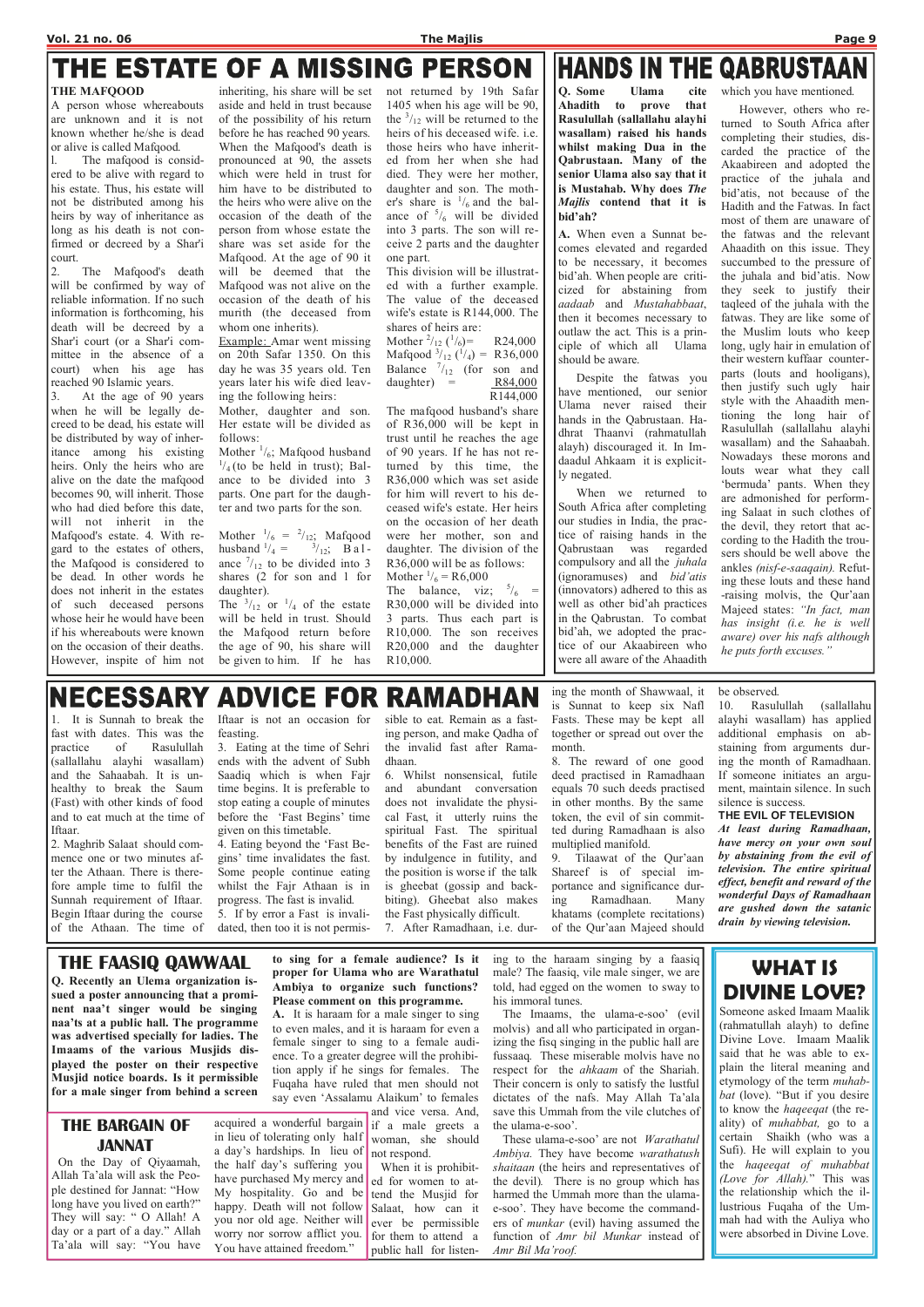# THE HARAAM SOCCER TOURNAMENT OF DARUSH SHAITAAN

THABAH IS NOT COMMERCIAL KILLING SANAHA'S AND THE MJC'S HALAALIZED KILLING IS SHAREETATUSH SHAITAAN

 The type of cruel and barbaric illing which bodies such as SANHA, MJC and the conglomerate of other Muslim organizations have halaalized for the commercial enterprises of the kuffaar, and motivated by their (i.e. SANHA's, MJC's) mercenary objectives, has been<br>described by Rasulullah Rasulullah (sallallahu alayhi wasallam) as Shareetatush Shaitaan (the Abominable Killing of the Devil). Thabah, i.e. the Islamic system of slaughtering animals, is a holy institution said to be among the Shi-aar of Islam. Shi -*aar* refer to the salient or outstanding features which publicize Islam, e.g. Athaan, Jumuah Salaat, Eid Salaat, Islamic

**WHAT IS** THABAH mal.

> Dress, etc. Rasulullah (sallallahu alayhi wasallam) designated the Islamic system of Thabah as evidence of Imaan.

> > •The knife must be exceedingly sharp.

•The *thaabih* (slaughterer) should not be a faasiq just as the Muath-thin should not be a faasiq.

 Thabah is accompanied by a number of sacred rituals which

are:

•Prior to slaughtering the animal, it should be fed and given water to drink.

•It is haraam to feed the animals/chickens filth and haraam feed as has become the standard practice in this age.

•It is haraam to drag the animal to the place of slaughter. Hanging them upside down on a swiftly-moving conveyer belt is worse than dragging.

•It is haraam to handle the animal roughly. Cruel mishandling is the standard practice at all killing plants.

•It is haraam to sharpen the knife in the presence of the ani-

•It is haraam to slaughter one animal in the presence of another animal.

•The blood of an animal slaughtered previously should be washed away. The next animal to be slaughtered should not see the blood.

- •The animal must be faced towards the Qiblah.
- •The Thaabih too must face the Qiblah.

•The Tasmiyah must be recited simultaneous with the application of the knife. In terms of the Shaafi' Math-hab, Durood Shareef should also be recited. •All Four neck vessels should be severed meticulously with one stroke of the knife. The application of the second and

third strokes is for making assurance doubly sure.

•The animal may not be skinned whilst there remains the slightest movement of life in its body.

•Pre-slaughter infliction of any type of injury whatsoever is haraam.

Chickens may not be immersed into hot water prior to removal of the entrails.

 It should be conspicuous that due to these many Shar'i requisites, the Islamic system of Thabah can never be commercial nor is it valid to deceptively label the kuffaar brutal killing system as Thabah simply on the basis of the assumption that Tasmiyah is being recited on every animal/chicken which is subjected to Shareetatush Shaitaan. And, even if it be assumed that Tasmiyah is being recited on every animal/chicken subjected to Shareetatush Shaitaan, the entire brutal, corrupt system of killing is haraam,

hence it is not permissible for Muslims to consume meat and chicken which are the effects of the Devil's Abomination. Every single one of these Shar'i requisites has been permanently displaced to give way to the

kuffaar system known as Shareetatush Shaitaan. From the numerous Shar'i requisites necessary for Thabah it should be evident that it is impossible to commercialize the Islamic system of slaughter. It is a very slow, dignified, humane system which was ordained by Allah Ta'ala to provide halaal, tayyib meat for Muslims. Thabah is not for the fulfilment of the commercial objectives of the kuffaar business empires nor for the money -motives of the SANHA-MJC kind of mercenary outfits which extravagate monetary gains from business people who are extremely reluctant to pay for haraam services imposed on

(Continued on page 12)

A Brother from Durban reports:

> Did your learning of Bukhaari Shareef, Hadith, Fiqh and Tafseer prepare you for indulgence in this supreme satanic *ghaflat* which you are organizing to destroy the youth of the community? Is it the function of molvis to inculcate haraam soccer 'skills' in the youth? Are Ulama not supposed to be Warathatul Ambiya? O Followers of Shaitaan and Slaves of the Nafs! Know that Rasulullah (sallallahu alayhi wasallam) said: "Shaitaan sits glued on the heart of the son of Aadam. When he (man) engages in thikrullaah, shaitaan flees. When he indulges in ghaflat, shaitaan casts waswasah in him."

"DARUL IHSAN / AL-FALAAH COLLEGERE: 6 A-SIDE SOCCER TO BE HELD AT AL-FALAAH

GROUNDS ON 23/ 6 / 2012 The above mentioned tournament with a host of other activities is being advertised on several Musaajid notice boards. For the soccer, the youth have been instructed that every '6 A-Side' team must be accompanied by their local Alim or Imam. Players to be between the ages of 14 and 18 years. Are such sporting tournaments allowed in Islam? Is it permissible for Ulama to organize and participate in these activities? Is it permissible to use the Musaajid to promote sporting activities? Please comment." COMMENT

Rasulullah (sallallahu alayhi wasallam) said: "Soon will an age dawn on the people when nothing of Islam will remain but its name; nothing of the Qur'aan will remain but its text. Their Musaajid will be beautifully adorned structures, but devoid of guidance. Their Ulama will be the worst under the canopy of the sky. From them will emerge fitnah, and the fitnah will rebound on them."

 What is happening today in the Musaajid under the Satanism perpetrated by the 'ulama' such as the molvis of Darush Shaitaan (the so-called Darul Ihsan), is the materialization of Rasulullah's prediction. The miserable entities of Darush Shaitaan masquerading as 'ulama' are incarnations of Shaitaan under whose spell and influence these miscreant molvis are operating and destroying their Deen and the

Deen of the ignorant Muslims who have unfortunately become entrapped in these satanic molvis lustfully plodding the path in search of name and wealth.

 It is truly incredible to observe what these shayaateen in ulama-garb are perpetrating in the name of the Deen. To crown their Satanism, they are employing the Musaajid for their promotion of haraam. From which pedestal have they fallen to which depths of moral degradation? Along with destroying themselves they are destroying the community of Islam. There can be no worst scum than this type of molvi who flagrantly tramps and insults the Qur'aan and the Sunnah with satanic interpretation to render halaal what is haraam in the Deen. Rasulullah (sallallahu alayhi wasallam) has explicitly and emphatically said: "Every sport of the Mu'min is baatil...." The Qur'aan Majeed says repeatedly: "The life of this world is nothing but play and amusement, and the abode of the Aakhirah is best for those who fear. What! Have you no intelligence?"

 The Qur'aan asks: Can you not understand that your sojourn on earth is transitory – extremely short? Every passing day brings you closer to your Maut and your Qabr. Is this haraam, kuffaar sport with its accompaniment of haraam paraphernalia in preparation for Maut and the Qabr? Did Allah Ta'ala create us to squander our short, but valuable lives, in evil, kuffaar sport, futility and haraam. Did you, O molvis of Darush Shaitaan, pursue the Ilm of the Deen for these haraam, rubbish, shaitaani events and activities? Did you

acquire the lesson of soccer from the Qur'aan and the Sunnah? Can you imagine or even hallucinate after taking drugs, Rasulullah (sallallahu alayhi wasallam), Hadhrat Abu Bakr, Hadhrat Umar, Hadhrat Khalid Bin Walid and the Sahaabah (radhiyallahu anhu) running like your soccer baboons after a stupid ball with its accompaniment of haraam khuraafaat which you are promoting and trying to 'Islamicize'? If you are unable to understand the notoriety, villainy and filth of your soccer misdeeds now, you will most assuredly witness and suffer it when Malakul Maut stands on your head to harshly rip your souls from your bodies.

 Rasulullah (sallallahu alayhi wasallam) said: "If you knew what I know, you will laugh less and cry much. You will not derive pleasure from your wives on your beds. You will run into the wilderness wishing that you were a blade of grass…."

O Evil Ones of Darush

Shaitaan! Will your haraam, kuffaar soccer tournament with

its accompaniment of khuraafaat go into the deeds of virtue of the participants, and will it benefit them at the time of Maut, in Barzakh and in Qiyaamah? Remember, satanic molvis will have to circumambulate their intestines in Jahannum. Sins committed in one's 'individual capacity' bring about regret in the heart of the Mu'min, and this remorse constrains him towards Taubah, and in the wake of Taubah, Allah's Rahmat settles on him. Hence, Rasulullah (sallallahu alayhi wasallam) said: "A sincere repenter of sins is like one who has no sins." But the evils, sins, and rebellion committed by devils in molvi's garb, and that too, committed in the name of the Deen, deprives them of the bounty of Taubah. They do not acquire the taufeeq for Taubah. They utilize Allah's Name to mislead Allah's Flock.

 Even concerned laymen and even concerned juhala can understand the villainy of the haraam event which Darush Shaitaan is promoting. There is no need for presenting dalaa-il (Shar'i proofs) for misdeeds which are self-evidently haraam, morally and spiritually destructive – ruin in this dunya and in the Aakhirah.

 It is indeed lamentable and shocking to observe that molvis who set themselves up as leaders of the Muslim community, and who crave to be known as Ulama, indulging in haraam rubbish which they lap up like wild dogs from the western kuffaar culture. What relationship is there between haraam kuffaar sport and the Qur'an and Sunnah? Whilst the function of the Molvi is Amr

Bil Ma'roof Nahy Anil Munkar, the molvis of Darush Shaitaan, like munaafiqs, promote *munkar (evil)*. They will most assuredly not escape the Divine Whip when it strikes.

 Fussaaq molvis who organize haraam sport and lure youngsters into the den of shaitaan should be dismissed from imaamate posts. It is haraam to appoint such fussaaq in positions of leadership. And, those miscreants who will be accompanying the haraam teams can by no stretch of Islamic imagination be Alims and Imaams. They are all the progeny of Iblees.

 MUSLIMS SHOULD NOT SOOTHE THEIR CON-SCIENCE AND BELIEVE THAT THEY WILL NOT BE HELD ACCOUNTABLE FOR THEIR MISDEEDS SIMPLY BECAUSE THEY HAD FOL-LOWED EVIL 'ULAMA' WHO HAD HALAALIZED THE HARAAM IN WHICH THEY INDULGE. WARNING THEM OF THE CONSE-QUENCES OF THEIR MIS-DEEDS, THE QUR'AAN MAJEED STATES:

#### "They took their ahbaar (ulama) and ruhbaan (sheikhs) as gods besides Allah……"

Allah Ta'ala has bestowed sufficient intelligence and Imaani conscience to every Muslim to understand issues which are manifestly haraam. Hiding behind the skirts of these shayaateen to justify indulgence in haraam will not be a mitigating factor in the Divine Court on the Day of Qiyaamah.

 The book, KUFFAAR SPORT explains the prohibition of kuffaar sport in detail. Anyone interested, may write for the book.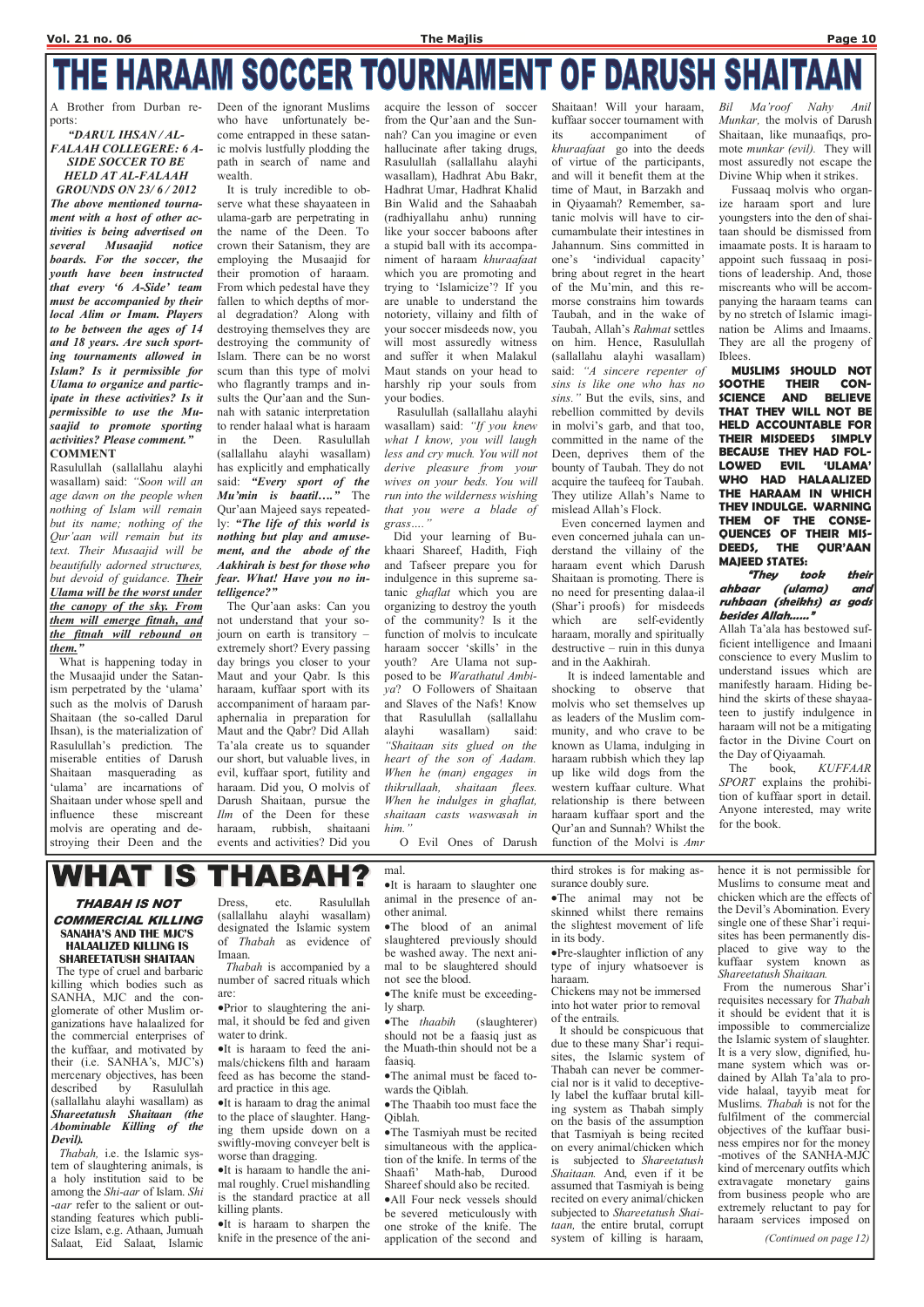## **VALIDITY IS NOT NECESSARILY PERMISSIBLE**

Some acts whilst having legal validity in the Shariah remain reprehensible and not permissible. For example, issuing Talaaq during the state of haidh and nifaas or issuing three Talaaqs in one session. Whilst the Talaaqs will be valid and take immediate effect, administering Talaaq in this manner is not permissible

 Similarly, repossessing a gift from someone who is not a close relative such as children, wives, brothers, sisters, while legally valid is reprehensible. One who reposes a gift is like a dog licking up its vomit according to the Hadith.

 When arranging Khulah, the husband should not demand from his wife an amount more than the mehr he had paid. It is sinful to demand a higher sum. Nevertheless, if he had taken a higher amount, the Khulah will be valid despite the haraam oppression he has committed.

 A Nikah performed without the consent of the girl's Wali (father, brother, uncle, etc.)

whilst valid, is sinful. This validity is according to the Hanafi Math-hab. According to the Shaafi' Math-hab the Nikah performed without a contracting male is not even valid. A woman may not contract her own marriage according to the Shaafi' Math-hab.

 There are many issues which in the kutub of Fiqh are described saheeh (correct), ya-jooz (permissible) and halaal (lawful) which mean only valid. Also, the term mustahab is sometimes used in the kutub of Fiqh for even Sunnatul Muakkadah acts. Even Molvis are confused by this usage of the Fuqaha, hence they form erroneous conclusions on the basis of misunderstanding the correct meaning of these terms in the context they are used. For example, it is mentioned in the kutub of Fiqh that it is Mustahab to face the animal towards the Qiblah when slaughtering it. The term *Mustahab* in this context signifies Sunnatul Muakkadah.

## **TASAWWUF IS SACRIFICE**

 Superior intelligence is not a requisite for understanding that it is haraam and downright moronic and spiritually dangerous to substitute the Golden Taqleed which has existed in the Ummah right from the Age of the Sahaabah for a baseless taqleed which developed under Ibn Taimiyyah seven centuries after Rasulullah (sallallahu alayhi wasallam). It is totally unintelligent to submit to such an unreliable and unsubstantiated blind taqleed. It is the blindest form of taqleed one could imagine.

 The inception of Salafi 'islam' is seven centuries later than the Islam about which the Qur'aan Majeed states:

 "This Day have I perfected for you your Deen, completed for you My Favour, and chosen for you Islam as your Deen." (Al-Maaidah, aayat 3)

 Allah Ta'ala did not leave any loose ends to this Deen, which had to be tied 7 centuries after Rasulullah (sallallahu alayhi wasallam). The islam of the Salafis date back to Ibn Taimiyyah, whilst the Islam taught by Imaam Abu Hanifah (rahmatullah alayh) and the Aimmah-e-Mujtahideen in general, has its roots in the Ta'leemaat (Teachings) of the Sahaabah.

 People who lack Islamic Knowledge should not allow themselves to be ensnared in the deceptive 'Qur'aan-Sunnah' slogan of the Salafis. Whilst ordinary persons lack knowledge, they don't lack Aql (Intelligence), the utilization of which is Waajib. A little reflection should be adequate to dispel the false slogan of the Salafis. If persons in this belated century in close proximity to Qiyaamah – fourteen centuries after the perfection of Islam, claim that they are following the Qur'aan and Sunnah, then what were the Sahaabah and the Aimmahe-Mujtahideen following? Were they following the law of Jaahiliyyah as these morons of the Saudi Salafi movement

When discussing *Aqeedah* with a Salafi moron – and all of them are morons – firmly reject their basis of Taqleed. Let them prove their baseless case directly from the Qur'aan

have deviated from Siraatul Mustaqeem whilst Ibn Taimiyyah, seven centuries later, stumbled on the true meaning and import of the Qur'aan and Sunnah.

 The entire capital of the Saudi Salafis centre around a handful of beliefs and practices, namely, rafa' yadain (raising the hands repeatedly in Salaat), stretching the legs to the maximum point of endurance with one leg in the east and the other in the west in the attempt to tickle the toes of the musalli alongside them), 8 raka'ts Taraaweeh, consuming haraam meat which they halaalize simply by reciting the Tasmiya, women to perform Salaat like men, and their perennial obsession with Allah Ta'ala sitting on the Throne like a human being. They hardly have anything else in their math-hab of deviation.

 They swot off a couple of Ahaadith pertaining to these issues, and pretend to be Mujtahids when in fact they are blind morons unable to distinguish between right and left.

ation of the likes of Ibn Taimiyyah and Al-Baani. (Continued from page 1)

> People should not fall into the morass of stupidity propagated by these Salafis. Whilst they proclaim their inveterate aversion of the authoritative Taqlid of the Ummah, they themselves have no option but to submit to taqleed of Ibn Taimiyyah only. To deceive Muslims, they guard against mentioning Ibn Taimiyyah too much because they do realize that such mention will give away their game of the blindest taqleed.

| ter when he feeds them, and<br>with whatever Allah has or-<br>they are patient when food is<br>dained for him."<br>denied to them. Hadhrat                                                                                                                                                                                                                                                                           | imply? Did those who sat at<br>the feet of the Sahaabah not<br>know what is the Qur'aan and<br>Sunnah?<br>Since these Saudi Salafis suf-<br>fer from the same mental dis-<br>ease which afflicts Shiahs,<br>they accuse the illustrious Au-<br>thorities of the Math-habs to | attempt to impose on us the<br>taqleed of Imaam Bukhaari or<br>of any other Muhaddith, and<br>not even dream of citing the<br>$7th$ century Ibn Taimiyyah to<br>us. He may present such leg-<br>make<br>less and corrupt dalaa-il to the<br>moron flock whose brains are<br>welded to the blindest concept | and Hadith. They are a floun-<br>dering lot of <i>juhala</i> skating on<br>extremely thin ice, devoid of                                                                                                                                |
|----------------------------------------------------------------------------------------------------------------------------------------------------------------------------------------------------------------------------------------------------------------------------------------------------------------------------------------------------------------------------------------------------------------------|------------------------------------------------------------------------------------------------------------------------------------------------------------------------------------------------------------------------------------------------------------------------------|------------------------------------------------------------------------------------------------------------------------------------------------------------------------------------------------------------------------------------------------------------------------------------------------------------|-----------------------------------------------------------------------------------------------------------------------------------------------------------------------------------------------------------------------------------------|
| <b>JUNAID'S CONCEPT</b><br>OF TASAWWUF<br>Baghdaadi<br>baab (ways and means of<br>Hadhrat<br>Junaid<br>(rahmatullah alayh) describing<br>achievement).                                                                                                                                                                                                                                                               |                                                                                                                                                                                                                                                                              |                                                                                                                                                                                                                                                                                                            | akhlaaq-e-hameedah and spir-<br>itually barren, hence they<br>the noble Sufiya<br>(Auliya) a constant target for<br>their venomous criticism.                                                                                           |
| a Sufi and Tasawwuf said:<br>3. Enthusiasm for<br>rendering<br>"Tasawwuf is a combination of<br>of<br>Nafl acts<br>Ta-aat<br>ten acts:<br>(Obedience).<br>I. Reduction in all worldly<br>4. Sabr when lacking anything<br>things which entails absten-<br>of the world and abstention<br>tion from accumulation.<br>from asking and complain-<br>2. Dependence of the heart on<br>ing.<br>Allah Ta'ala regarding as- | 5. Discretion in acceptance<br>when receiving something.<br>The heart should not hanker<br>for grabbing much.<br>6. Involvement with<br>Allah<br>Ta'ala. In all affairs to turn<br>to Allah Ta'ala and to divert<br>attention from people.                                   | 7. Thikr-e-Khafi – Silent Thikr<br>in all forms of Athkaar.<br>8. Resolute Ikhlaas (sincerity)<br>at the time of waswasah<br>(satanic whispering).<br>9. Yaqeen (for conviction) at<br>the time of doubt.                                                                                                  | 10. Attainment of peace and<br>tranquillity with Allah Azza<br>Wa Jal in times of confusion<br>and fear.<br>When all these attributes<br>combine in a person, then he is<br>deserving of the title $(Sufi)$<br>otherwise he is a liar." |

 One Salafi moron, thinking to be too clever, while raising the Qur'aan-Sunnah' slogan emphasized the imperative need to resort directly to the Hadith. He cited a Hadith for a certain mas'alah. When asked for his daleel, he quoted Bukhaari. We said to him that was taqleed of Imaam Bukhaari. We are not the Muqallideen of Imaam Bukhaari (rahmatullah alayh). Since the Salafi rejects the Taqleed of Imaam Abu Hanifah (rahmatullah alayh) to which we subscribe, he should not

of Taqleed.

 We pressed him for original daleel – the kind of daleel on which the Aimmah-e-Mujtahideen erected the glorious Structure of Allah's Shariah. Since he implied that he was a mujtahid, he was under obligation to acquit himself like a Mujtahid. He had no daleel for establishing the authenticity of the Ahaadith in Bukhaari Shareef., and neither does the Qur'aan command us to submit to Bukhaari nor did the Sahaabah teach anything about Bukhaari, Muslim, Tirmizi, etc.

 When arguing with moron Salafis who believe themselves to be the followers of the Qur'aan and Sunnah, hold them to principled debate. Let the morons prove from the Qur'aan and Ahaadith that what they are disgorging is in fact the Deen and the Qur'aan and Sunnah. Since their chain of knowledge terminates in mid-air, that is, at the seventh century after the era of Risaalat, they hang stupidly to a thread dangling over a precipice of destruction.

 In the domain of Aqeedah, they are so terribly bankrupt, lacking in entirety in *daleel* that they have no option other than to cling with their jaws on to the Taqleed of our Imaams. Thus, for substantiation of their idea of Allah's Sifaat (Attributes), they have no Qur'aan and no Sunnah daleel. They are constrained to sheepishly cite Imaam Maalik, Imaam Tahaawi, and other Salf-e-Saaliheen whose statements these Salafis misinterpret to provide some semblance of 'daleel' for their convolutions. These are our Imaams. Salafis have no alternative other than to present our Aimmah as daleel for their courrupt Aqeedah versions, yet they stupidly deny the validity of Taqleed of the Aimmah-e-Mujtahideen.

Hadhrat Shaqeeq Balkhi (rahmatullah alayh) and Hadhrat Ma'roof Karkhi (rahmatullah alayh) were among the great Sufiya of the Tab-e-Taabieen era. They lived more than 12 centuries ago. Once when these two Sufiya met, Hadhrat Shaqeeq Balkhi asked: "What is Tasawwuf according to you?" Hadhrat Ma'roof Karkhi said: "When we are given, we express gratitude (make shukr), and when calamity settles in us, we adopt Sabr." In other words, Tasawwuf according to him was to express gratitude for the bounties Allah Ta'ala bestows, and to adopt Sabr when Allah Ta'ala imposes trials.

 Hadhrat Shaqeeq Balkhi commented: "This is like the dogs by us in Balkh." (Balkh is today in Afghanistan). Dogs are also grateful to their master when he feeds them, and

Ma'roof Karkhi asked: "What is Tasawwuf by you?" Hadhrat Shaqeeq Balkhi said: "When bounties are withheld from us, we make shukr, and when bestowed to us, we sacrifice (the bounties)."

 Once Hadhrat Khafeef (rahmatullah alayh) asked Hadhrat Abu Muhammad Ruwaim (rahmatullah alayh) for some naseehat, Hadhrat Ruwaim said: "The least requirement in this Path (of Tasawwuf) is to sacrifice your Soul. If you are not prepared for this, then do not concern yourself with the pure and priceless issues of this Path."

 Ridha (i.e. to be happily pleased at all times with Allah's decrees) is the lofty demand of Tasawwuf. In this regard Rasulullah (sallallahu alayhi wasallam) said: "It is of the good fortune of the Son of Aadam that he is pleased

## **SALAFISM - THE BLINDEST FORM OF TAQLEED**